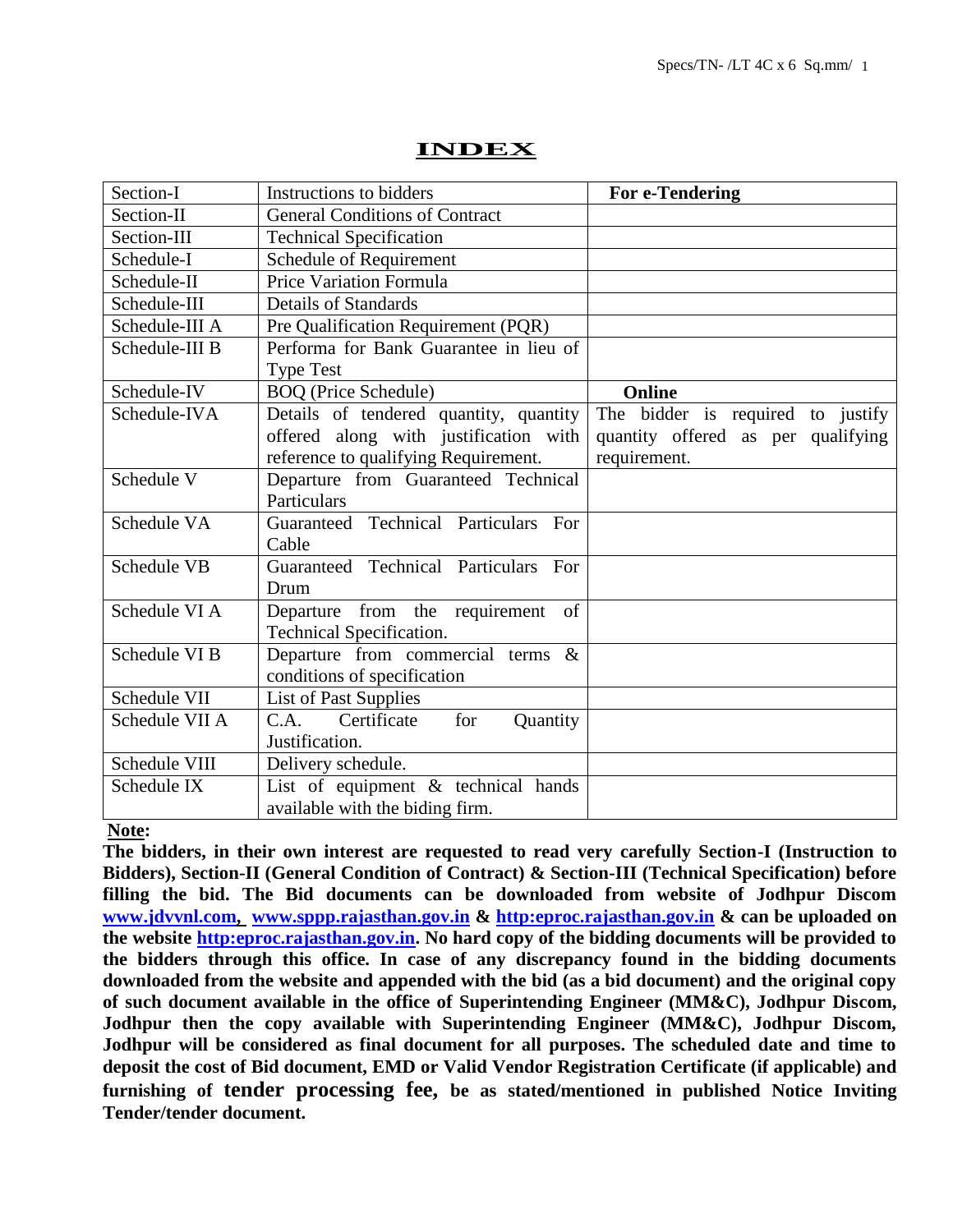### **JODHPUR VIDYUT VITARAN NIGAM LIMITED (MATERIAL MANAGEMENT & CONTRACT) NEW POWER HOUSE, INDUSTRIAL AREA, JODHPUR -342003**

#### **TELEPHONE: 0291-2742223 TELE FAX: 0291-2746539**

### --------------------------------------------------------------------------------------------------- **TENDER SPECIFICATION NO. JdVVNL/SE(MM&C)/EIIAII/TN-1308**

**Short-Term Tenders** are hereby invited in e-tender system for purchase of **ISI marked LT 4C X 6 SQ. MM. PVC Insulated & PVC Sheathed Armoured Cable.** Tenders are to be submitted online in electronic format on website **[http:eproc.rajasthan.gov.in](http://www.eproc.rajasthan.gov.in/nicgep/app)**. The details are as under-

| S.No. | Name of Item                                          | <b>Ouantity</b> |
|-------|-------------------------------------------------------|-----------------|
|       | ISI marked LT 4C X 6 Sq. MM. LT PVC Insulated and PVC | <b>150 KMs</b>  |
|       | <b>Sheathed Armoured Cables</b>                       |                 |

| A | NIT No.                       | <b>TN-1308</b>                                              |
|---|-------------------------------|-------------------------------------------------------------|
| B | Cost of tender specifications | Rs.2500.00 (Two Thousand Five Hundred Only)                 |
| C | Processing fee of RISL        | Rs.1000.00 (One Thousand Only)                              |
| D | Earnest money                 | Rs. 1.50 Lacs / Exemption Certificate / Vendor Registration |
|   |                               | of Class A/B/C/D                                            |
| E | Validity                      | 120 days from the next date of opening of techno-           |
|   |                               | commercial bid.                                             |
| F | Base date for price variation | $1st$ day of one month prior to the date of opening of      |
|   |                               | technical bid.                                              |
|   |                               |                                                             |

#### **IMPORTANT DATES**

| S.N.           | <b>Events</b>                     | Date & Time          | Location                         |
|----------------|-----------------------------------|----------------------|----------------------------------|
| 1              | Date of downloading of tender     | Up to 02.02.2017     | www.jdvvnl.com &                 |
|                | specifications                    | $(06:00 \text{ PM})$ | http:eproc.rajasthan.gov.in      |
| $\overline{2}$ | Deposit of<br>Tender<br>cost of   | Up to 02.02.2017     | Office of Sr. A.O (Cash & CPC) / |
|                | Specifications & Earnest Money    | $(04:00 \text{ PM})$ | SE (MM&C), JdVVNL, New Power     |
|                | and furnishing of Processing fee  |                      | House, Industrial Area, Jodhpur  |
| 3              | Last Date & time of submission of | Up to 03.02.2017     | http:eproc.rajasthan.gov.in      |
| electronic bid |                                   | $(12:00 \text{ PM})$ |                                  |
| $\overline{4}$ | Opening of Technical Bid          | 03.02.2017           | http:eproc.rajasthan.gov.in      |
|                |                                   | $(03:00 \text{ PM})$ |                                  |
| 5.             | Opening of Price Bid              | To be intimated      | http:eproc.rajasthan.gov.in      |
|                |                                   | separately to the    |                                  |
|                |                                   | qualified bidders    |                                  |

**Note:** 

**The bidders, in their own interest are requested to read very carefully Section-I (Instruction to Bidders), Section-II (General Condition of Contract) & Section-III (Technical Specification) before filling the bid. The Bid documents can be downloaded from website of Jodhpur Discom www.jdvvnl.com, [www.sppp.rajasthan.gov.in](http://www.sppp.raj.nic.in/) & [http:eproc.rajasthan.gov.in](Specs%20Section-III%20.doc) & can be uploaded on the website [http:eproc.rajasthan.gov.in.](file:\\192.168.16.65\sk%20bhati%20sir\d\S%20K%20Bhati%20c%20drive\ss\SKB\Bhati-08\TN-937%20Onwards%20(2013-14)\TN-943%2033%20KV%20Pin%20Insulator\Specs%20Section-III%20.doc) No hard copy of the bidding documents will be provided to the bidders through this office. In case of any discrepancy found in the bidding documents downloaded from the website and appended with the bid (as a bid document) and the original copy of such document available in the office of Superintending Engineer (MM&C), Jodhpur Discom, Jodhpur then the copy available with Superintending Engineer (MM&C), Jodhpur Discom, Jodhpur will be considered as final document for all purposes. The scheduled date and time to deposit the cost of Bid document, EMD or Valid Vendor Registration Certificate (if applicable) and furnishing of tender processing fee, be as stated/mentioned in published Notice Inviting Tender/tender document.**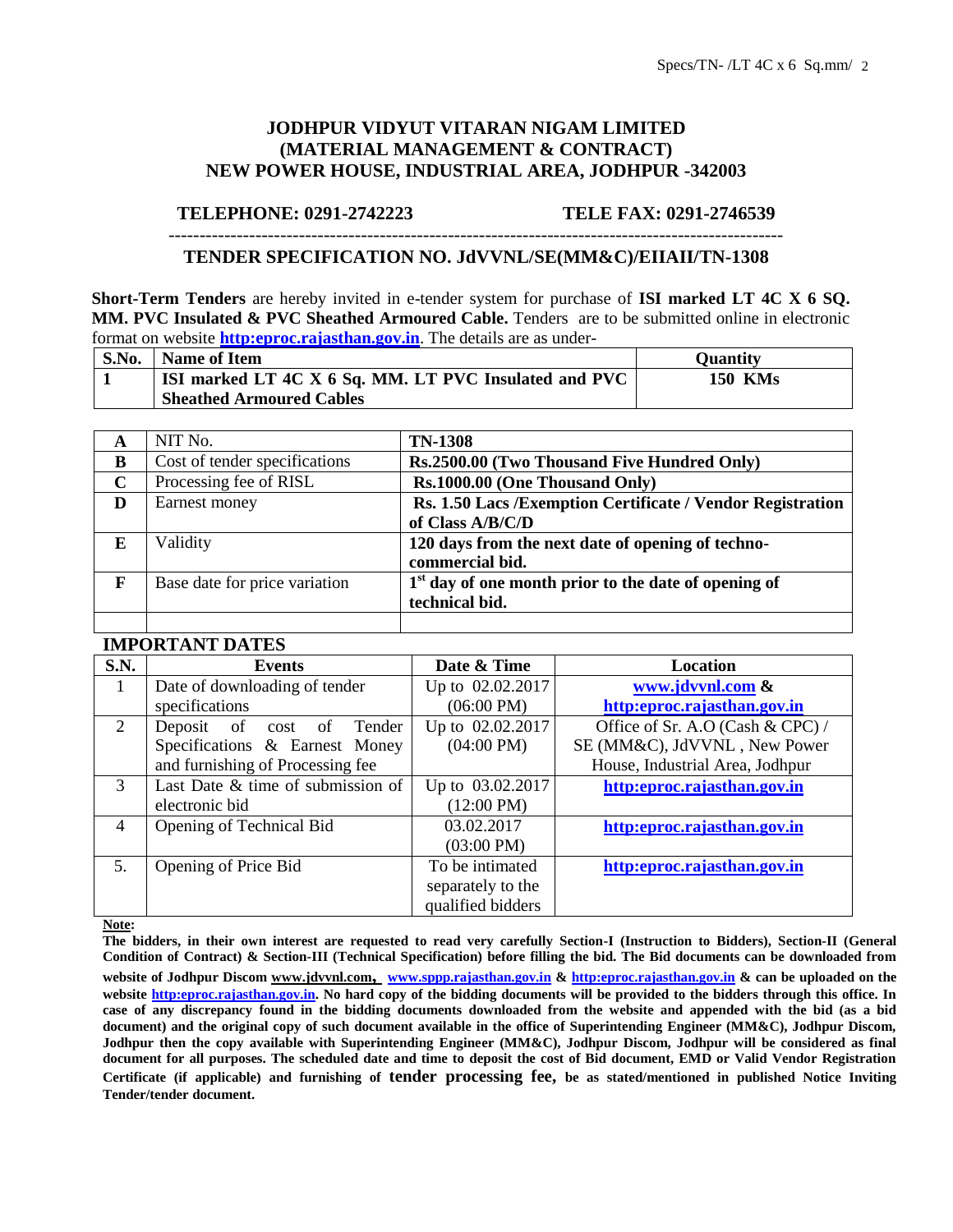### **SECTION-III**

# **TECHNICAL SPECIFICATION AND SCHEDULE OF REQUIREMENT AGAINST TN-1308 FOR SUPPLY OF ISI MARKED FOUR CORE LT PVC INSULATED AND PVC SHEATHED ARMOURED CABLES.**

### **1. SCOPE:**

**1.1** This section provides for manufacture, testing before dispatch, supply and delivery F.O.R. destination of **ISI Marked Four Core** LT PVC Insulated and PVC Sheathed Armoured Circular Cables with Aluminium Conductor suitable for working voltage up to & including 1100 Volts & Conforming to IS:1554(Pt.-I)/1988 with latest amendments. The requirement of **Four Core** LT PVC Insulated Armoured Cables shall be as per schedule of requirement annexed with this section at **Schedule-I.** It may be noted that the requirement indicated in the schedule is tentative and may vary at the time of placement of order. **The cables shall be ISI marked**.

### **2. STANDARDS:**

 Unless otherwise stipulated in this specification the following standards with latest amendments shall be applicable. Any departure from the Standards be indicated in **Schedule-III.**

- i) IS:1554(Pt-.I)/1988 : PVC Insulated (Heavy Duty) cables for working voltages up to and including 1100 Volts.
- ii) IS:8130 : Conductors for insulated cables.
- iii) IS:5831 : PVC insulation and sheath of electric cables.
- iv) IS:10810 : Methods of test for cables.
- v) IS:3975/1979 : Galvanized Steel Wire/Strips.
- vi) IS:10418 : Drums for electric cables.

### **3. CLIMATIC CONDITIONS:**

| i) Peak ambient temperature in shade       | $50 \deg.C$        |
|--------------------------------------------|--------------------|
| ii) Maximum average ambient                | $40 \text{ deg.C}$ |
| temperature in a 24 hours period           |                    |
| in shade.                                  |                    |
| iii) Min. ambient air temperature in shade | $(-)5 \deg.C$      |
| iv) Maximum temperature attainable         | $60 \text{ deg.C}$ |
| by an object exposed to sun.               |                    |
| v) Maximum relative humidity.              | 100%               |
| vi) Average number of thunder              | 40                 |
| storm days per annum.                      |                    |
| vii) Average number of rainy days          | 100                |
| per annum.                                 |                    |
| viii) Average annual rainfall              | 10 to 100 cm       |
| ix) Number of months of tropical           | 4 months           |
| monsoon conditions.                        |                    |
| x) Maximum wind pressure.                  | 195 $Kg/sq.mm$ .   |
| xi) Altitude not exceeding                 | 1000 M             |
|                                            |                    |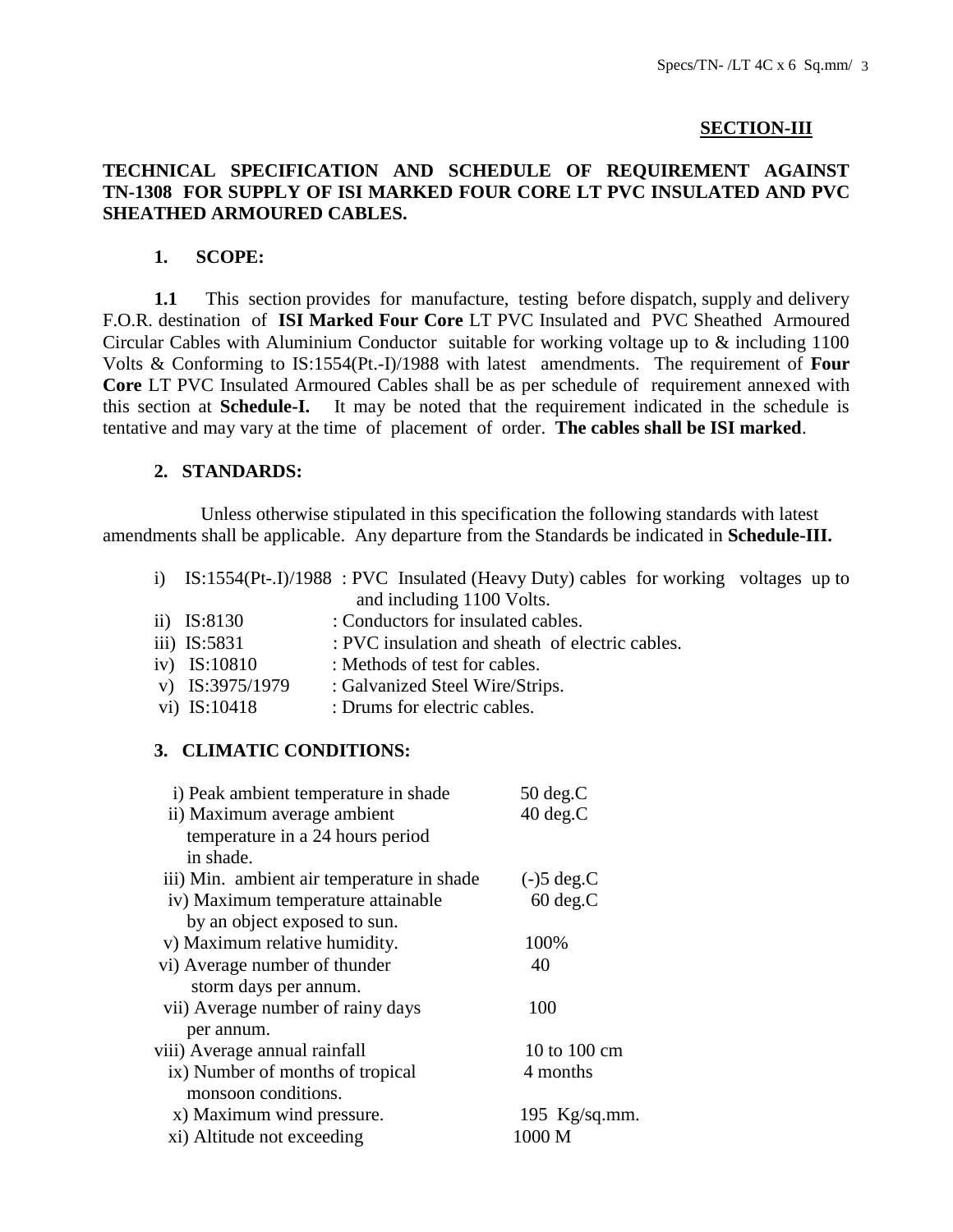### **4. GENERAL REQUIREMENT:**

 **4.1** The LT PVC Insulated Armoured cables shall conform to IS:1554 (Pt.-I)/1988 with latest amendment and **bear BIS certification mark**. The material used for construction of the cables shall be of best qualities complying with the requirements of IS:1554 (Pt-.I)/1988 and other relevant standards. The cables shall be suitable for outdoor / indoor installation free in air and shall be capable of withstanding the normal stresses associated with transportation, erection, reeling and unreeling operations without getting deformed.

 **4.2** The cable shall be suitable for use where combination of ambient temperature and temperature rise due to load results in a conductor temperature not exceeding 85 degree C under normal operation and 160 degree C under short circuit condition.

 **4.3** The LT PVC Insulated Armoured Cable shall be **ISI marked. The bidder should be a manufacturer of tendered item. The offers from Sole Selling Agents / Authorised Dealers shall not be entertained. The bids from the trading firms shall not be considered.**

**The technical bid of the bidder shall be considered for opening in the absence of nonfurnishing of above required ISI License along with the bid. However, Price bid of the responsive bidder shall only be opened if bidder furnishes above valid BIS Liscence up to the official working hours of one working day prior to the schedule / notified date of opening of price bid, along with undertaking on NJS of Rs. 100.00 duly notorised that BIS License so furnished is valid till date and same has not been withdrawn/cancelled by Bureau of Indian Standard, failing which price bid of the bidder shall not be opened**.**. Similar undertaking of validity of BIS License be also furnished by the bidder who furnishes BIS License along with Technical Bid. The firms having ISO: 9001 will be preferred.** 

### **5.0 MATERIAL:**

### **5.1 CONDUCTOR:**

 The conductor shall be composed of plain aluminium wires complying with IS:8130/1984 with latest amendments.

**The bidder must guarantee the minimum weight of Aluminium in Kg/Km corresponding to nominal cross sectional area of conductor as mentioned in the G.T.P.**

### **5.2 INSULATION:**

 Insulation shall be **LT PVC Type-C** conforming to the requirements given in Table-I of IS: 1554(Pt.-I) / 1988 with latest amendments.

### **5.3 FILLERS AND INNER SHEATH :**

**5.3.1.** The filler and the Inner Sheath shall be of un-vulcanized rubber or Thermoplastic material or proofed tape.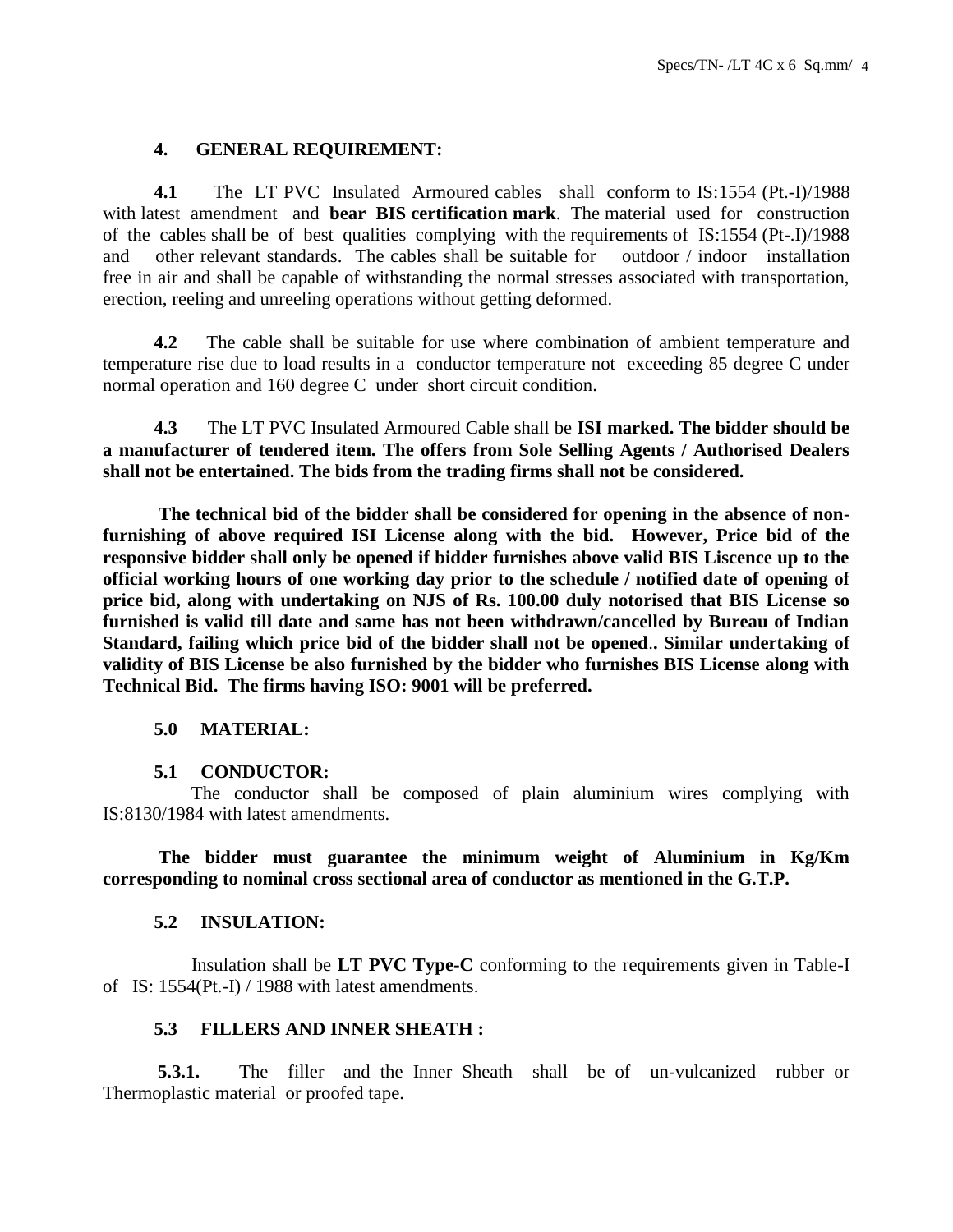**5.3.2.** The filler materials shall be so chosen so as to be compatible with temperature of the cable and shall have no deleterious effect on other components of the cable. These shall not be harder than PVC used for insulation and outer sheath respectively.

 **5.3.3** The Central hole/void, if any, of the cable shall be invariably filled with suitable filler material so that there is no gap in the center.

### **5.4 ARMOURING :**

Armouring shall be galvanized round steel wires / strips.

# **5.5 OUTER SHEATH:**

 The outer sheath shall consist of type ST-2 PVC Compound conforming to the requirements of IS:5831/1984.

# **6. CONSTRUCTION:**

# **6.1 CONDUCTOR:**

### **The construction of the conductor shall be** solid for cable size 4Cx6 Sq.mm **as per Clause No.8.1 of IS:1554 (Pt-.I) / 1988 & relevant clause of IS:8130/1984 with latest version.**

 A protective barrier may be applied between the conductor and insulation. Such barriers when used, shall be compatible with insulating material and suitable for the operating temperature of the cable.

### **6.2 INSULATION:**

 The conductor (with protective barrier, wherever applied) shall be provided with PVC Type-C insulation applied by extrusion. The insulation shall be so applied that it fits closely on the conductor and it shall be possible to remove it without damage to the conductor. The thickness and tolerance on thickness of insulation shall be as per Clause No.9.2 of IS:1554(Pt-.I)/1988 amended upto date.

### **6.3 CORE IDENTIFICATION:**

 The core shall be identified by different colouring of PVC insulation as per Clause No.10.1 of IS:1554(Pt.-I)/1988 with latest amendments.

# **6.4 LAYING UP OF CORES:**

 The cores shall be laid up together with the suitable right hand lay. The interstices shall be filled with non-hygroscopic material.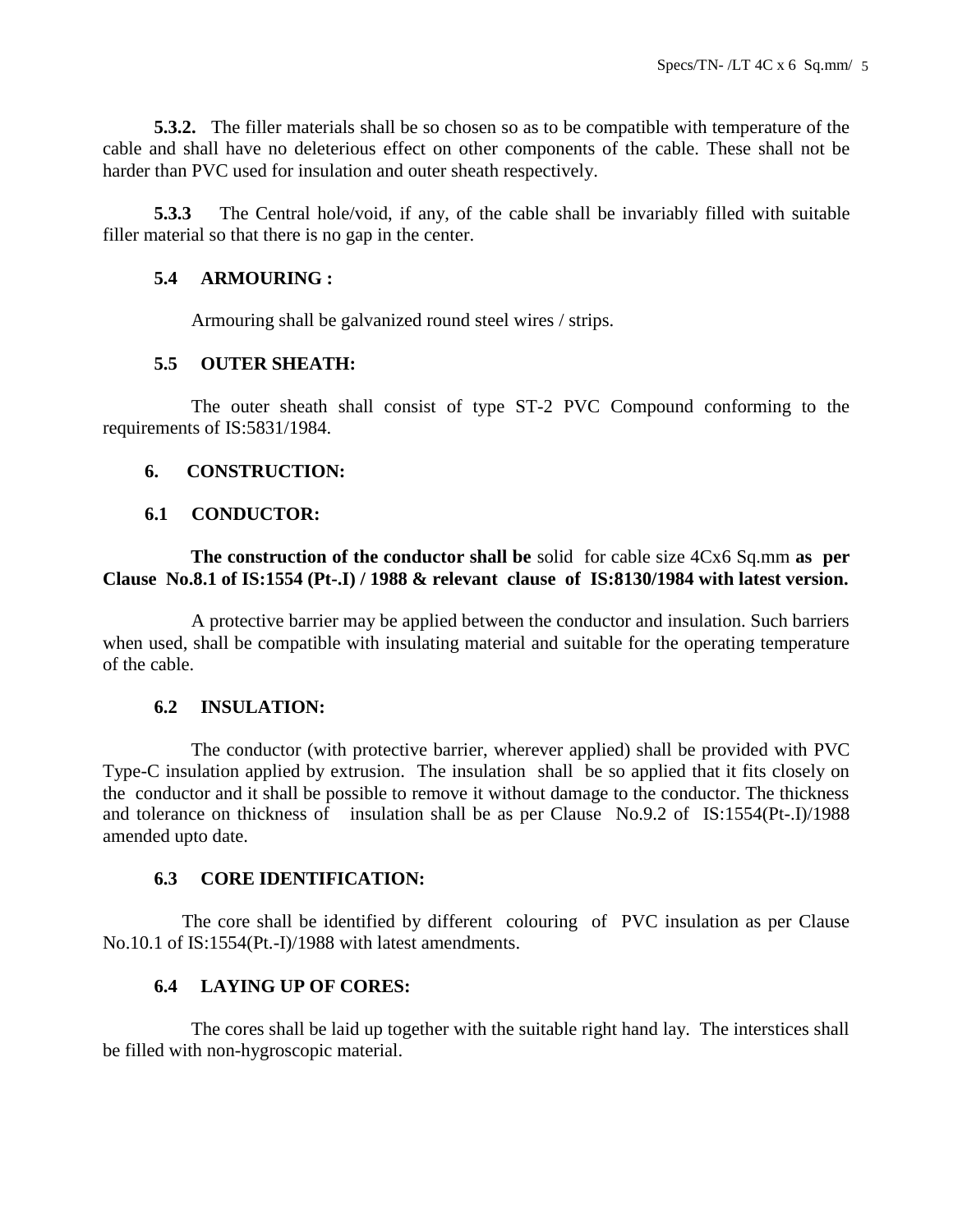# **6.5 INNER SHEATH (COMMON COVERING):**

 **6.5.1** The laid up cores shall be provided with an inner sheath applied either by extrusion or by wrapping. **However, application of inner sheath by EXTRUSION shall be preferred.** It shall be ensured that it is as circular as possible. The thickness of inner sheath shall be as given in Table-4 of IS: 1554(Pt.-I)/1988 with latest amendments.

 **6.5.2** The inner sheath shall be so applied that it fits closely on the laid up cores and it shall be possible to remove it without damage to the insulation.

# **6.6. ARMOURING :**

 **6.6.1** Application:- Armouring shall be applied over the inner sheath. The armour Wire / Strip shall be applied as closely as possible with a coverage of not less than 90%.

 **6.6.2** The direction of lay of armour shall be left hand. A Binder Tape may be provided on the armour.

 **6.6.3 Type of Armour & Dimension :-** The armour shall consist of **galvanized round steel wires for cable size 4Cx6 Sq.mm.** with the dimensions as specified in Table-5 of IS:1554(Pt- .I)/1988 with latest amendments.

 **6.6.4 Joints:-** The joints in the armour wire shall be made by brazing or welding and the surface irregularities shall be removed. A joint in any strips shall be at least 300 mm. from the nearest joint in any other armour strip in the completed cable.

### **6.7 OUTER SHEATH:**

**6.7.1** The outer sheath shall be applied by extrusion over armouring.

**6.7.2** The colour of the outer sheath shall be black.

 **6.7.3** The minimum thickness of PVC outer sheath shall not fall below the nominal thickness ( ts ) specified in Table-7 of IS:1554(Pt.I)/1988 with latest amendments.

### **7. TESTS AND TEST CERTIFICATES:**

 **7.1** The cables should meet the requirement of all tests including optional tests as specified at Clause No.15 of IS:1554(Pt.1)/1988 with latest amendments.

The following shall constitute Routine Test:

- i) Conductor resistance test.
- ii) High Voltage test.

### The following shall constitute Acceptance Tests:

- i) Tensile test (for Aluminium).
- ii) Wrapping test (for Aluminium).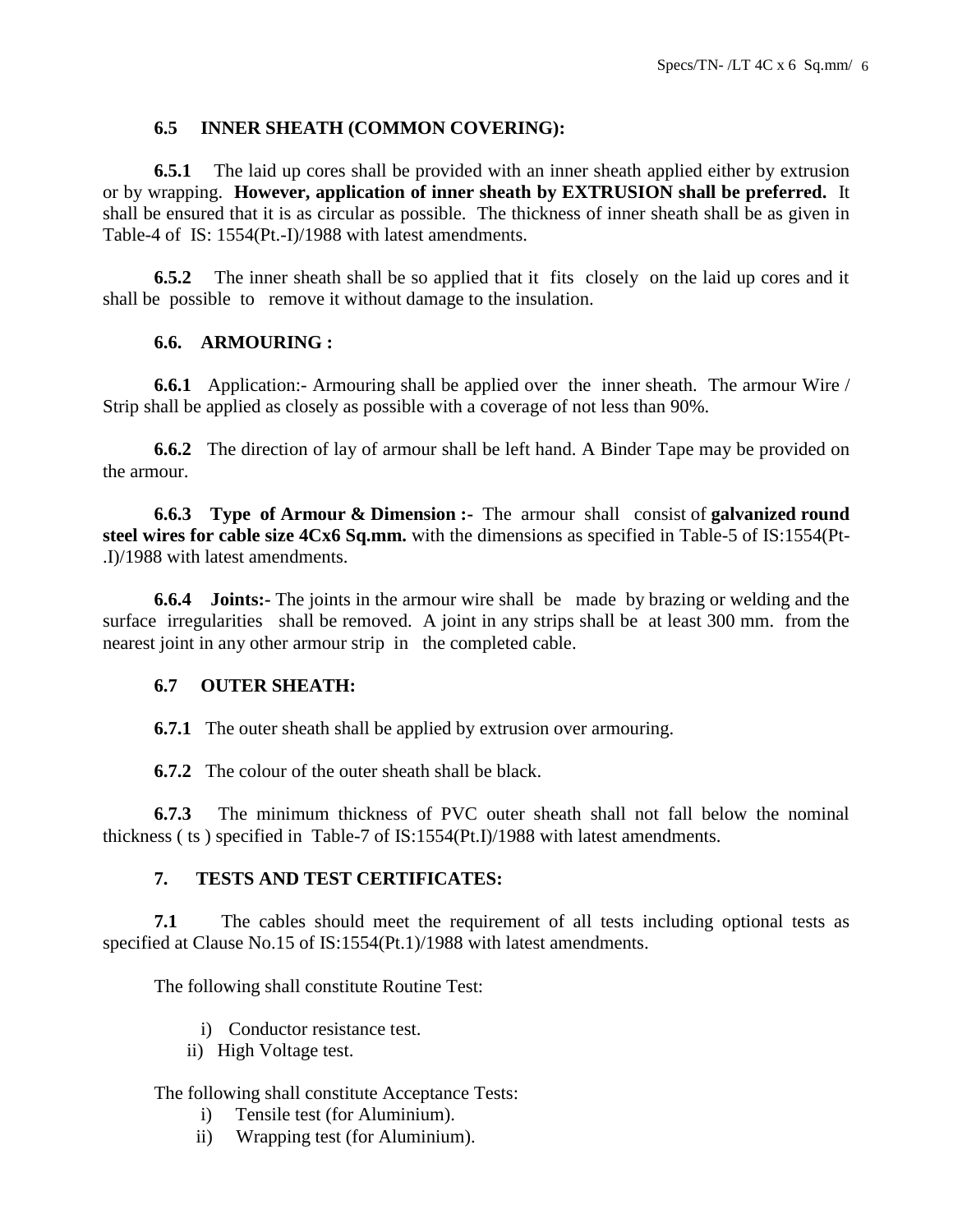- iii) Conductor resistance test.
- iv) Test for thickness of Insulation & Sheath.
- v) Tensile strength & elongation at break of insulation & sheath.
- vi) Insulation resistance (Volume Resistivity)test.
- vii) High Voltage test at room temperature.
- viii) Test for Armour:
	- a) Verification of Dimension of Wire / Strip.
	- b) Tensile Strength & elongation at break.
	- c) Uniformity of Zinc Coating.
	- d) Weight of Zinc Coating.
	- e) Winding Test on Armour.
	- f) Resistivity Test on Armour.

The following shall constitute Optional Tests:

- i) Cold Bend Test.
- ii) Cold Impact Test.

The following shall constitute Type Tests:

a) Tests of Conductor:

- i) Tensile test (for aluminium)
- ii) Wrapping test (for aluminium)
- iii) Conductor resistance test.
- b) Test for Armouring Wire / Strip.
- c) Tests for thickness of insulation and sheath.
- d) Physical tests for insulation and outer sheath:
	- i) Tensile strength and elongation at break.
	- ii) Ageing in air oven.
- iii) Shrinkage Test
- iv) Hot deformation
- v) Loss of mass in air oven.
- vi) Heat Shock Test.
- vii) Thermal Stability.
- e) Insulation resistance (Volume Resistivity test)
- f) High voltage test (Water immersion test)
- g) High voltage test at room temperature
- h) Flammability test.
- i) Any other test as per relevant ISS.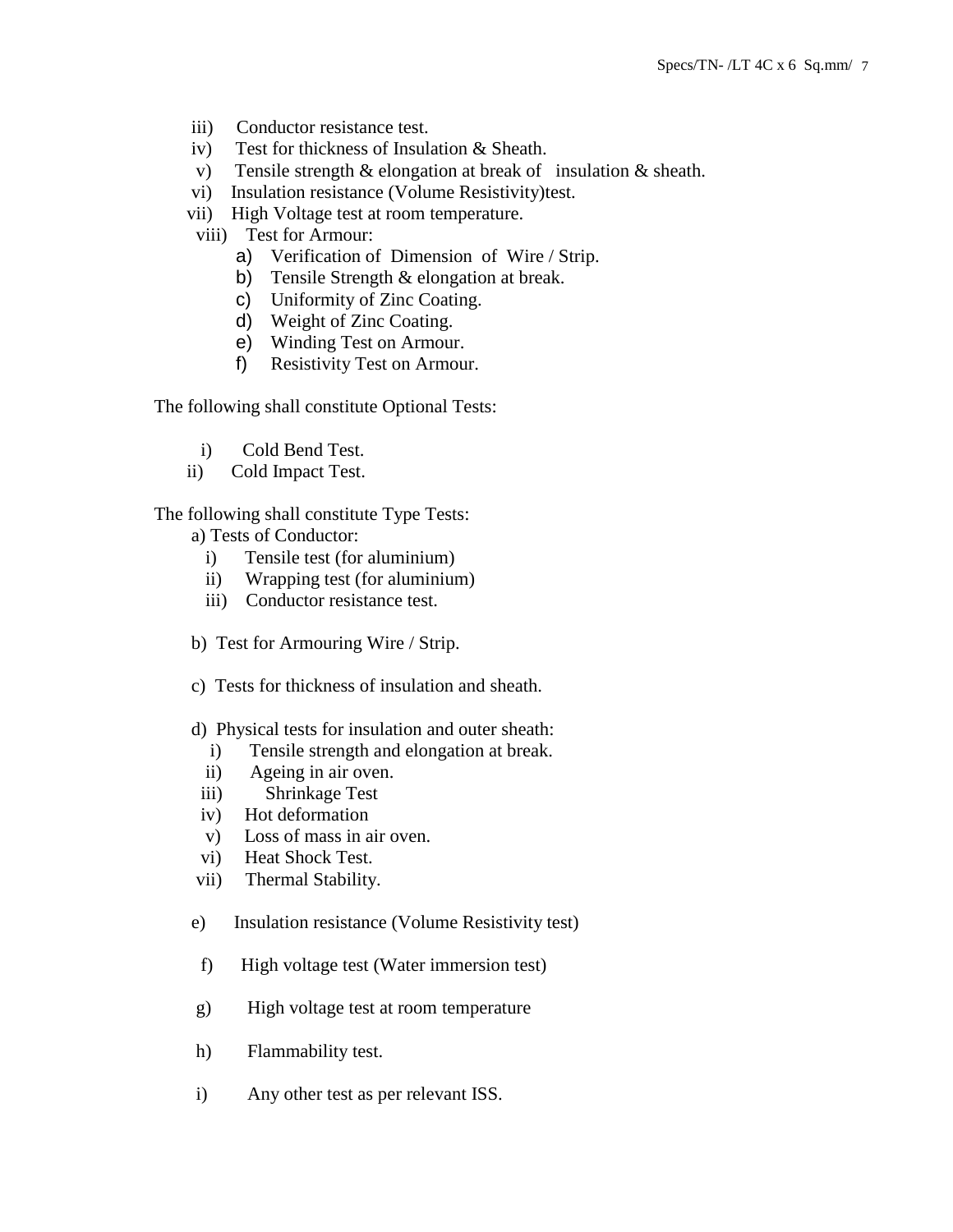### **7.2 TYPE TESTS :**

 The material offered, shall be fully type tested as per relevant standard of specification of IS:1554 (Part.1/1988) amended up to date. **The bidder must furnish type test reports of similar rating & design of tendered material along with bid as detailed at Schedule-IIIA "Pre-Qualification Requirement".**

 **7.3** The bidder must also clearly indicate various testing facilities available at their works for testing the material as per relevant standards. In case of otherwise particulars of the place where such testing is proposed to be conducted during the course of inspection shall be indicated with the offer.

 **7.4** However, the purchaser reserves the right to demand repetition of same or all the type tests in presence of purchaser's representative.

 **7.5** The bidding firms (manufacturers) must have valid ISI license for the offered cable. The bidder shall furnish the details of ISI License granted to them.

# **8. INSPECTION (TEST BEFORE DISPATCH):**

 **8.1** The inspection may be carried out by the purchaser at any stage of manufacturer. The Inspection & Testing shall be governed by Clause No. 1.27 of Section-II (General Conditions Of Contract). Acceptance of any equipment / material under this specification by the purchaser shall not relieve the supplier of his obligation of furnishing equipment in accordance with the specification and shall not prevent subsequent rejection if the equipment/material is found to be defective.

 **8.2** The supplier shall keep the purchaser informed in advance about the manufacturing program so that arrangement can be made for inspection.

 **8.3** The acceptance tests as per IS:1554(Pt.I)/1988 amended upto date shall also be conducted by the manufacturer before dispatch in the presence of our Representative/Inspecting Officer as per Clause No.1.27 `Inspection & Testing' of "General Conditions of Contract" Section-II along with verification of lengths & weight and checking the manufacturing defects, if any of samples coils. The mass of Aluminium, PVC & Filler in sample coils shall also be verified by the Inspecting Officer(s).

 Cold bend/ cold impact test (IS:5831/1984) with latest amendments shall constitute the optional tests and shall be conducted on first lot and any from other lot of the offered cables of each size as per Clause No.15.4 of IS:1554(Pt-.I)/1988 with latest amendments.

 **8.4** The purchaser reserves the right to insist or witnessing the acceptance/routine tests of the bought out items.

 **8.5 The bidder shall furnish Packing list mentioning serial Nos. of Drums, length in each drum, gross weight of drum without lagging alongwith inspection offer duly signed by the**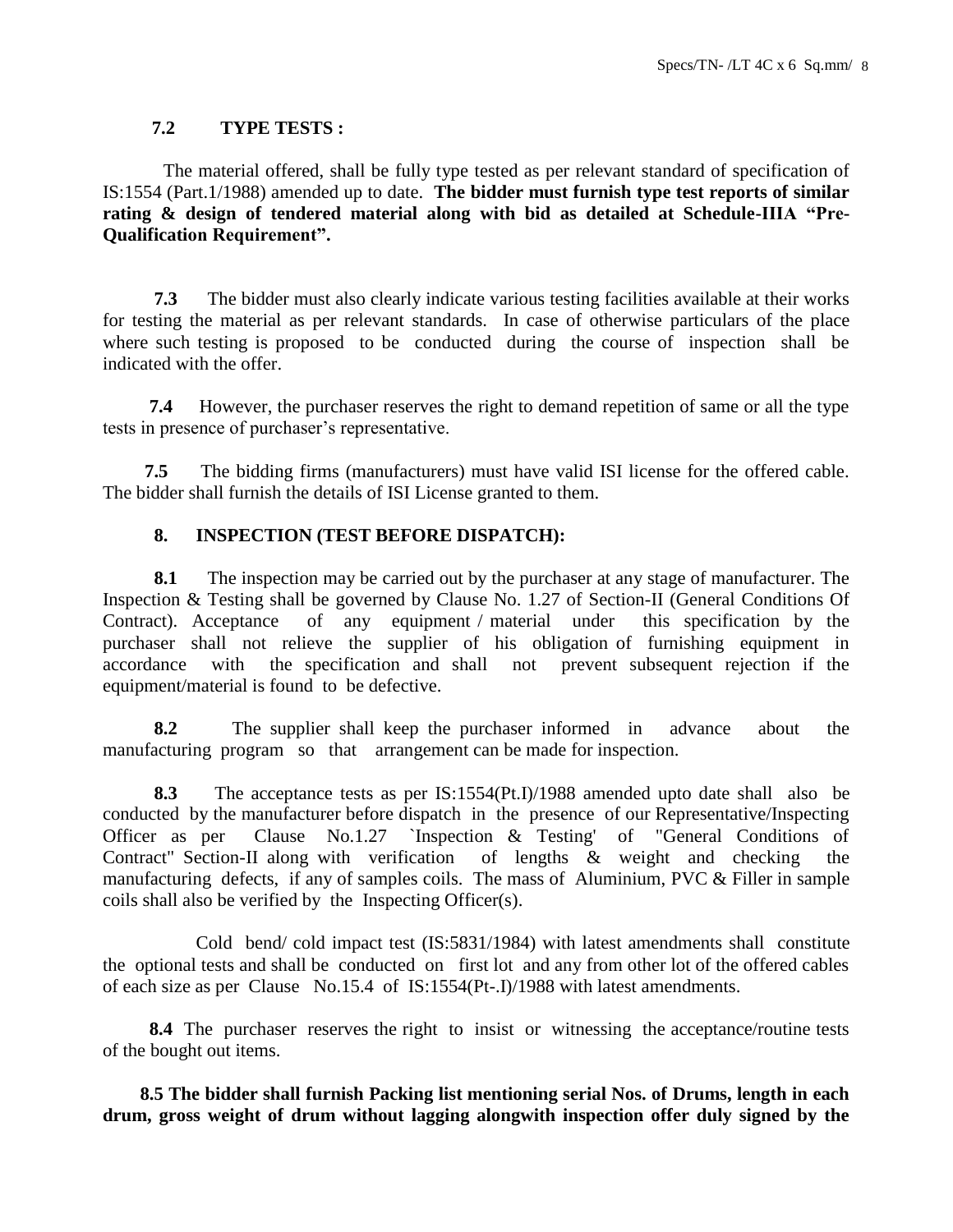**authorized representative of the firm.** The purchaser reserves the right to insist for witnessing the acceptance / routine tests of the bought out items.

 **8.6** At least 5% of total numbers of drums subject to minimum of 2 drums in any lot put up for inspection shall be selected at random to ascertain the length/ workmanship of cable by the following method :

 **"**At the works of the manufacturer, the cable shall be transferred from one drum to another for checking any manufacturing defects in the cable drums selected for conducting acceptance tests, at the same time measuring its length with the help of the graduated pulley & cyclometer. The difference in the average length thus obtained from the declared length by the supplier in the packing list shall be applied to all the drums if the cable is found short during checking the sample lot(s)**".**

**8.7** The supplier shall present the latest Calibration Certificate(s) of testing instruments / equipments to be used for the testing of the material covered in the Purchase Order to the authorized inspecting officer/ inspecting agency of the purchaser. The testing instruments/ meters/ apparatus etc. should be got calibrated by the supplier from time to time from Govt. Laboratory or any independent test laboratory/house having valid accreditation from National Accreditation Board for Testing and Calibrating Laboratories for the testing equipments / original manufacturer having trace ability to NABL/NPL or equivalent.

 The calibration certificate(s) should not in any case be older than one year at the time of presenting the same to the inspecting officer/ inspecting agency of the purchaser. The testing instruments/ equipments should be duly sealed by the Calibrating Agency and mention thereof shall be indicated in the calibration certificate(s).

### **9. TYPE TESTS ON SAMPLE(S) TO BE SELECTED FROM MATERIAL RECEIVED IN STORE:**

 **9.1 The first lot offered for Inspection shall not be less than 10% of ordered quantity of each size of LT PVC Insulated Armoured Cable or minimum quantity of 20 Kms. whichever is more.**

 **9.2 If the bidder has already got conducted the requisite type test from the 1ST lot of material received in Nigam's Store against any previous / earlier tender of JdVVNL and such Type Test reports are valid i.e. not older than 5 Years on the date of opening of Techno-Commercial Bids, then the requirement of conducting Mandatory Type Test on the sample selected from 1st lot of supply received in Nigam's Store is RELAXED. For this purpose date of conducting type test will be considered.**

### **ALTERNATIVELY**

 **In case the bidder do not meet above requirement then One sample of 15 Mtr. Length from the 1st Lot of each size of LT PVC Insulated Armoured Cable as received in purchaser's store shall be selected and sealed in the presence of representative of supplier** for getting it Type Tested at Govt. / Govt. approved / Govt. Recognized / NABL accrediated Laboratory / ILAC Accrediated.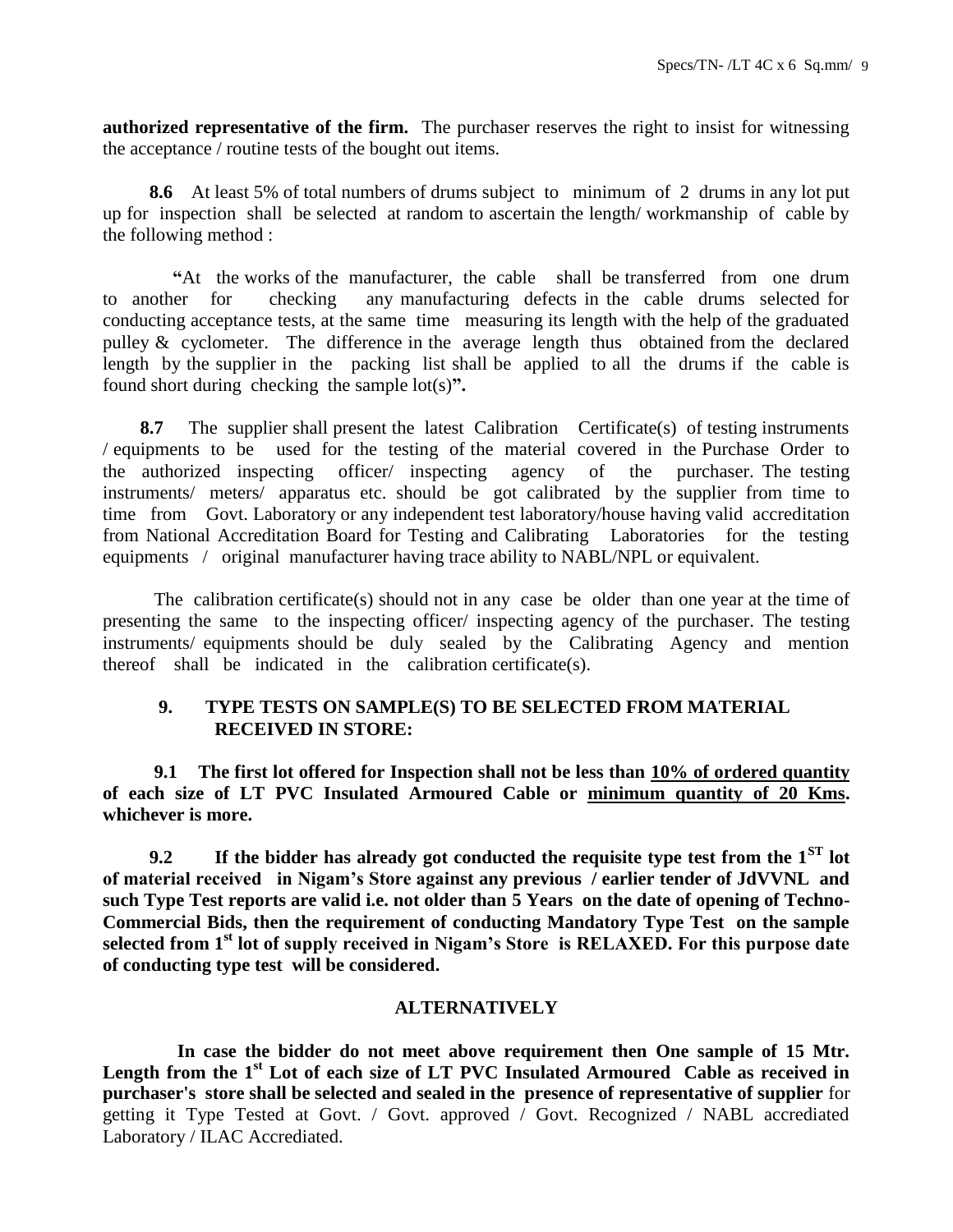However, suppliers own lab shall not be considered for the purpose of type test reports. **The selected and sealed sample for type test shall be identified by providing Polycarbonate Seals on both ends of cable and two stickers seals provided along the length of the cable.** The transportation charges of sample from store to test house shall be borne by NIGAM, whereas the charges incurred towards type test of the material at test house shall be borne by the Supplier. **The testing charges should be remitted through D.D. in favour of Test House. The name of the Test House shall be intimated separately.**

# **In case sample from first lot fails then**:

- a) Supplier shall have to replace the full quantity of the respective inspected lot supplied to various stores and lying unused at stores.
- b) For the quantity already utilized against the order in field a deduction of @ 30% (Thirty Percent) of F.O.R. Destination price of the material supplied shall be made.
- c) Sample from next lot shall be selected again for type test. All test charges incurred towards type test of the material for second time shall be borne by the Supplier.
- d) The supplier shall have to pay the type test charges again for testing of fresh sample for which the testing charges should be remitted through D.D. in favour of Test House.

In case sample again fails in the type test then:

- a) The quantity lying unused at various stores shall be rejected.
- b) For the quantity already utilized against the order in field a deduction of  $\omega$  30% (Thirty Percent) of F.O.R. Destination price of the material supplied shall be made.
- c) Further supplies shall not be accepted.

**"At the option of purchaser, the material received in the stores may be utilized in the field after receipt of successful test report from CTL, Jodhpur for the mandatory test checking on the samples selected from the material received at stores against first lot and subsequent lot(s) in anticipation of successful type test report(s)."**

### **NOTE:**

**1. The 70% payment shall be released after receipt of successful Test reports from CTL, Jodhpur for the mandatory test checking on the samples selected from the material received at stores against first lot and subsequent lot(s) in anticipation of successful type test reports.**

**2. The balance 30% payment shall be released after receipt of successful type test reports on the samples selected from the material received in the stores.**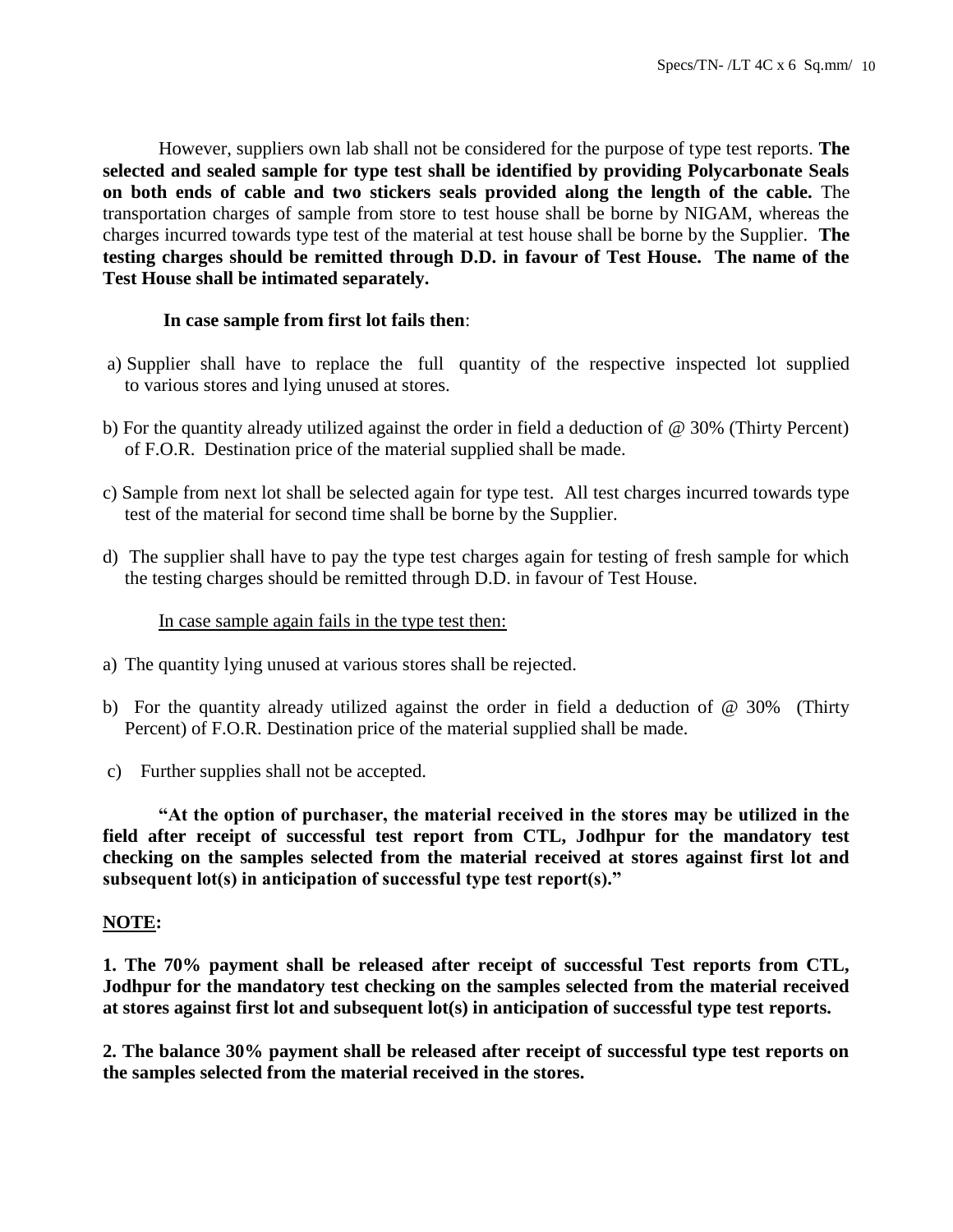### **10. TEST CHECKING OF MATERIAL AT STORES:**

**i) Sample drums from the material received at stores shall be selected for testing at CTL as per sampling plan given hereunder in presence of firm's representative. The selected sample drum / drums shall be transported to CTL by concern ACOS / S.S. of Nigam.**

**ii) The selected sample drum for CTL testing shall be identified by the seals provided by Inspecting Officer / Inspecting Agency during pre-dispatch inspection at firms works and these sealing details shall be invariably mentioned in the selection Memo by the nominated officers of Nigam.**

**iii)** The tests in the Nigam Testing laboratory (CTL) shall be conducted in the presence of representative of supplier for which a 7 days notice shall be issued through Fax / Speed Post stating Date & Time to the firm, so that supplier can depute their representative to witness the test. In case the supplier or his representative does not turn up the testing shall be proceeded  $\&$ completed. **The payment shall be released only after receipt of successful test reports** for the samples selected at purchaser's stores for mandatory test checking on the samples to be selected from material received at Nigam's stores by officers to be nominated by Circle SE's for testing at CTL.

### **iv) SAMPLING:**

 One number Drum out of each lot / sub-lot of 25 Nos. Drums or part thereof for the material received in Stores of Nigam.

 **v) TESTS:** The following tests shall be carried out as per relevant clause of latest IS on each selected drum by drawing sample of 10 Mtr. at CTL from random distance during re-winding:

- a) Rewinding test (Measurement of Length)  $\&$  Checking of Manufacturing defects.
- b) Measurement of Resistance of conductor.
- c) Tensile strength & Elongation at Break Test for Insulation & Sheath
- d) Test for Thickness of Insulation & Sheath
- e) Test for Armour:
	- i) Verification of Dimension of Wire / Strip.
	- ii) Tensile Strength & elongation at break.
	- iii) Uniformity of Zinc Coating.
	- iv) Weight of Zinc Coating.
	- v) Winding Test on Armour.
	- vi) Resistivity Test on Armour.
- f) Verification of Marking.

**In addition to above tests remaining acceptance tests as per relevant IS shall also be conducted at CTL provided the testing facility is available at CTL for these tests time to time. Only those tests shall be conducted for which testing facilities are available in NIGAM's Lab.**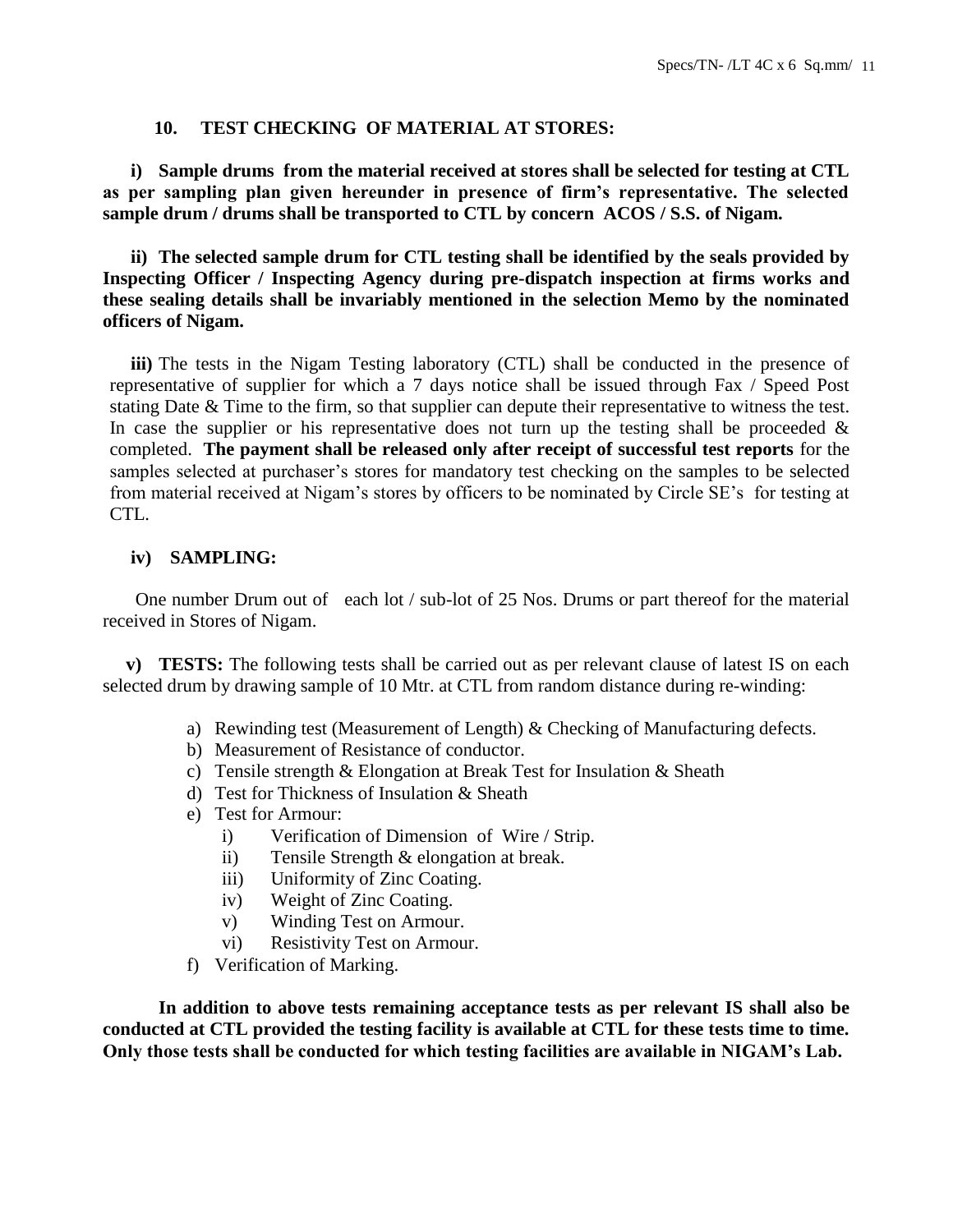# **vi) CRITERIA FOR ACCEPTANCE:**

- a) If the measured conductor resistance of the sample(s) exceeds beyond 2% as per the resistance specified in the contract, the material shall be rejected and the same shall have to be replaced by the supplier.
- b) If the measured conductor resistance of the sample(s) exceeds the value specified in the contract but does not exceed by more than 2% of the resistance value specified in the contract, the material pertaining to the relevant lot / sub-lot shall be accepted with a deduction @ 1.5% of the cost of cable for increase in resistance for every 1% or part thereof.
- c) If the sample(s) fails in any other test, the material contained in the pertinent lot/sub-lot shall be rejected and shall have to be replaced by the supplier.
- d) If the contractor / supplier fails to lift the material declared rejected or any part thereof from the consignee within a period of 15 days from the date of dispatch of information from the purchaser, the purchaser shall be entitled to effect recovery along with other actions as per Clause No. 1.62 of Section-II (General Condition of Contract).
- e) The results of measurement of length test shall be made applicable to all drums contained in each lot / sub lot by making deduction of less length of cable in a Sample Drum.

### **11. TEST CHARGES :**

 All test charges incurred towards test checking of the material received in our stores shall be borne by the NIGAM.

### **12. CHALLENGE TESTING CLAUSE :**

 **The other manufacturer can also request challenge testing for any test based on specification. The challenger would request for testing with testing fee. The challenge test fee are proposed at least three time cost of testing. This is likely to deter un-necessary challenges. The challenger would have the opportunity to select the sample from the store and any such challenge should be made within the guarantee period. The party challenged, the challenger & the utility could witness the challenge testing. The challenged testing would cover all the type tests as per relevant IS.** 

 **The challenge test could be conducted at NABL Accredited Laboratory like ERDA, CPRI, Bangalore / Muradnagar / Bhopal. If the values are within limit the products gets confirmed else not confirmed. If the product is not confirmed the manufacturer would pay the challenge fee and challenger would get the fee refunded. However, as a redressal system the challenger would be asked for fresh selection of two more samples from the stores and the same be tested in a NABL Laboratory (which shall be other than previously selected NABL Accredited Lab) at the cost of supplier in presence of party challenged, challenger and the utility. If any one or both samples does not confirmed the tests then the product is said to have failed the tests. In such cases, the manufacturer will be declared as unsuccessful**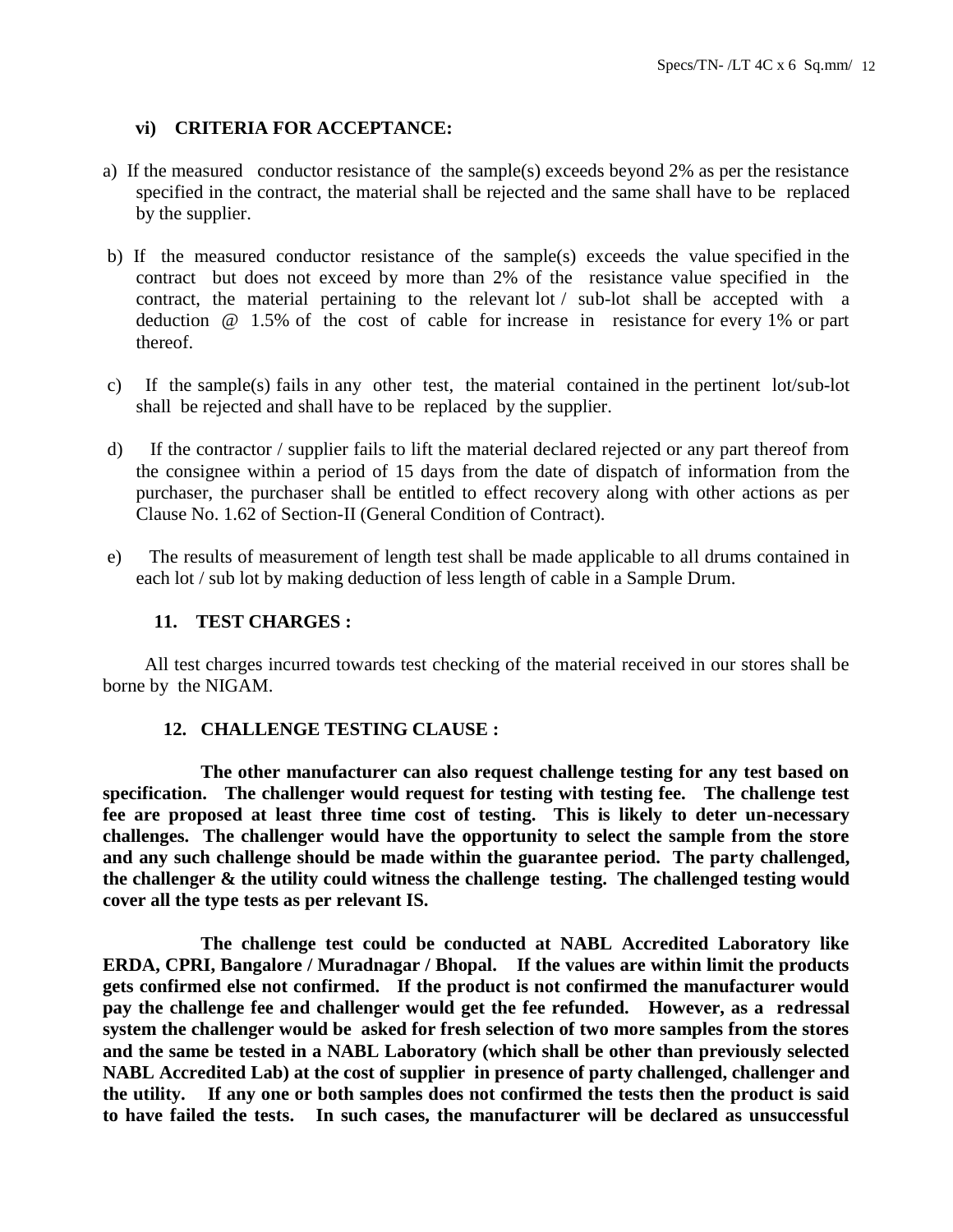**manufacturer for the said product and balance supply shall not be availed and the order shall be cancelled with levy of maximum penalty.** 

### **13. IDENTIFICATION:**

 **13.1** The manufacturer shall be identified through-out the length of cable as per Clause No.17.1 of IS:1554(Pt-I)/1988 with latest amendments.

 **13.2** In order to distinguish these electric cables from telephone cables the word `ELECTRIC' shall be indicated, printed or embossed throughout the length of the cable on outer sheath.

 **13.3** The cable code shall be used as per Clause No.17.3 of IS:1554(Pt-.I)/1988 amended up to date.

 **13.4** The cable shall also be required to be embossed with the word ` Name of Manufacturer or trade name, Cable code, HR85, Voltage Grade, NAME OF DISCOM/ TN-1308\_\_\_ , size of cable & year of manufacture' at every meter length for which no extra charges shall be paid. **The cable should be ISI marked & same should be embossed on the outer sheath of every meter of length of cable.**

# **14. MARKING:**

**The progressive length of cable shall be marked on the outer sheath of every meter length of cable.**

# **15 PACKING AND MARKING:**

 **15.1** The cables shall be wound on non-returnable wooden drums conforming to IS:10418/1982 with latest amendments of suitable size and packed. The ends of the cable shall be sealed by means of non-hygroscopic sealing material. Only one cable length shall be supplied on a drum. The shaft diameter of Drum shall be as per relevant ISS but not less than 50 mm. The cable can also be supplied on M-Steel Drums as per relevant ISS as applicable.

**15.2** The cable shall carry the following information stenciled / painted on the drum :

- i) Reference to this Indian Standard, for example, Ref IS:1554 (Part-1).
- ii) Manufacturer's name, Brand name or trade mark.
- iii) Type of cable and voltage grade.
- iv) Number of Cores.
- v) Nominal Cross-sectional area of the conductor.
- vi) Cable Code.
- vii) Length of cable on the drum.
- viii) Approximate gross weight.
- ix) Year of manufacture.
- x) BIS Certification mark.
- xi) Name of the Consignee and full destination.
- xii) Bid number/Purchase Order No.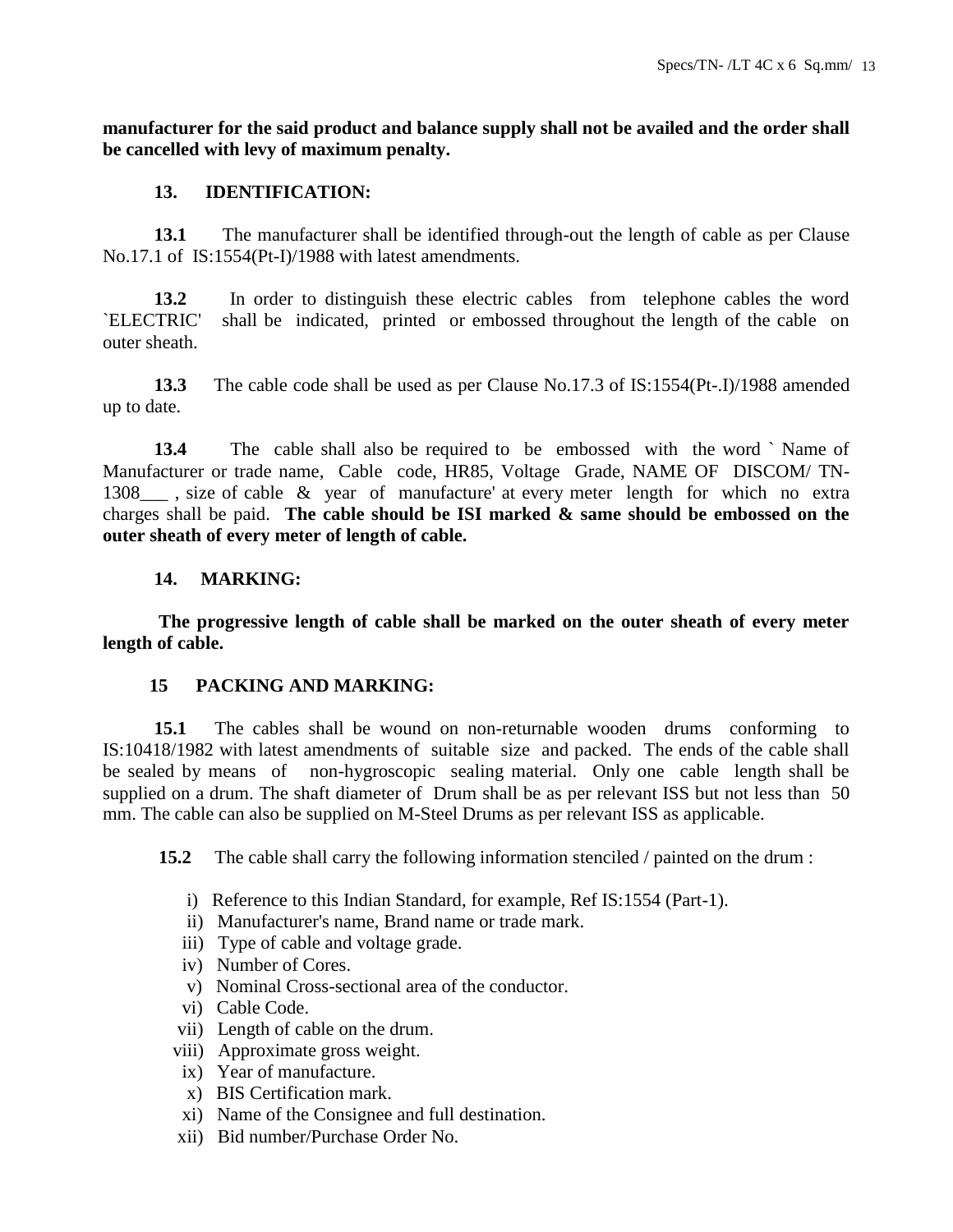xiii) The word SUITABLE FOR OUTDOOR USE & LOW TEMPERATURE CONDITIONS.

### **16 STANDARD LENGTH:**

 **16.1 The cables shall be supplied in the standard length of 1000** Meters for 4Cx10 & 4Cx6 Sq. mm.

**16.2** A tolerance (+/-) 5% shall be allowed in standard length.

 **16.3** Only one cable length shall be acceptable by non-standard length measuring not less than 50% of standard length to complete the ordered quantity in each size.

# **17 QUANTITY:**

- a) The quantities as mentioned in the schedule of requirement are tentative  $\&$  these may increase/decrease as per the requirement of the Nigam **(Schedule-I).**
- b) Details of offered quantity alongwith justification with reference to Qualifying Requirement shall be furnished in **Schedule-IV.**

# **18 QUANTITY TOLERANCE:**

The quantity tolerance of  $(+/-)$  2% shall be allowed in each size for completion of supply.

### **19**. **DETAILS OF PAST EXPERIANCE:**

 The details of past orders executed by the bidder may be indicated in the relevant **Schedule- VII & VII A** . The bid must furnish the documentary evidence like copy of purchase order placed for detailing of past supplies.

### **20**. **GUARANTEED TECHNICAL PARTICULARS:**

 The bidder shall furnish guaranteed technical particulars in the relevant **Schedule VA & VB.** Any departure from the G.T.P be indicated in **Schedule-V.**

# **21**. **DRAWING & DOCUMENTATION:**

The bidder is required to furnish the detailed constructional drawings of cable clearly showing shape of Core, Type, Size of Fillers / Interstices along with Center Filler etc. The calculations of weight of different components of the cable shall also be furnished. In absence of this, the bids are likely to be ignored. The drawings of drums shall also be furnished as per relevant applicable ISS.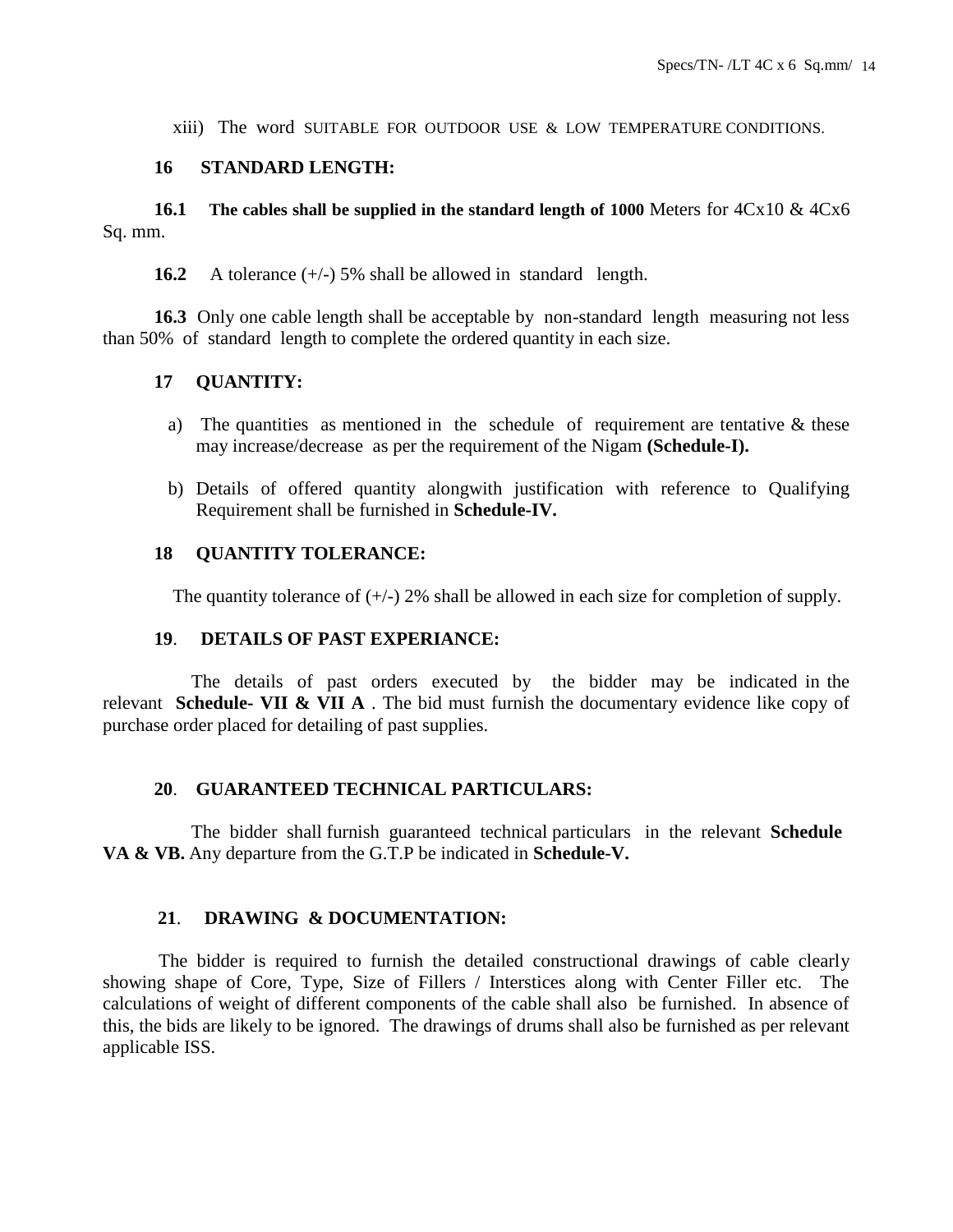### **22. DELIVERY SCHEDULE:**

The bidder is required to quote monthly delivery in **Schedule-VIII**. **The delivery of quoted quantity should be as under:**

**Commencement : After 30 days from the date of receipt of purchase order. Completion : In Five months thereafter at equal monthly rate .**

In case of ordered quantity is different than the quoted quantity, then monthly delivery shall be adjusted proportionately. **Bids of bidders in which monthly delivery rate is not quoted shall be considered as Non-Responsive.**

### **23. PRICES :**

- a) The bidder shall quote the Prices in **Schedule-IV** strictly in the manner prescribed in Clause No. 1.09 of Section-I (Instruction to Bidders) & Clause No. 1.33 of Section-II (General Conditions of Contract).
- b) The **prices** quoted shall be **variable as per PV formula** given in the specification at **Schedule-II** without any ceiling with **Base Date** as **1st day of one month prior to the date of opening of technical bid.** The Price Variation shall be governed by Clause No. 1.10 of Section-I (Instruction to Bidder).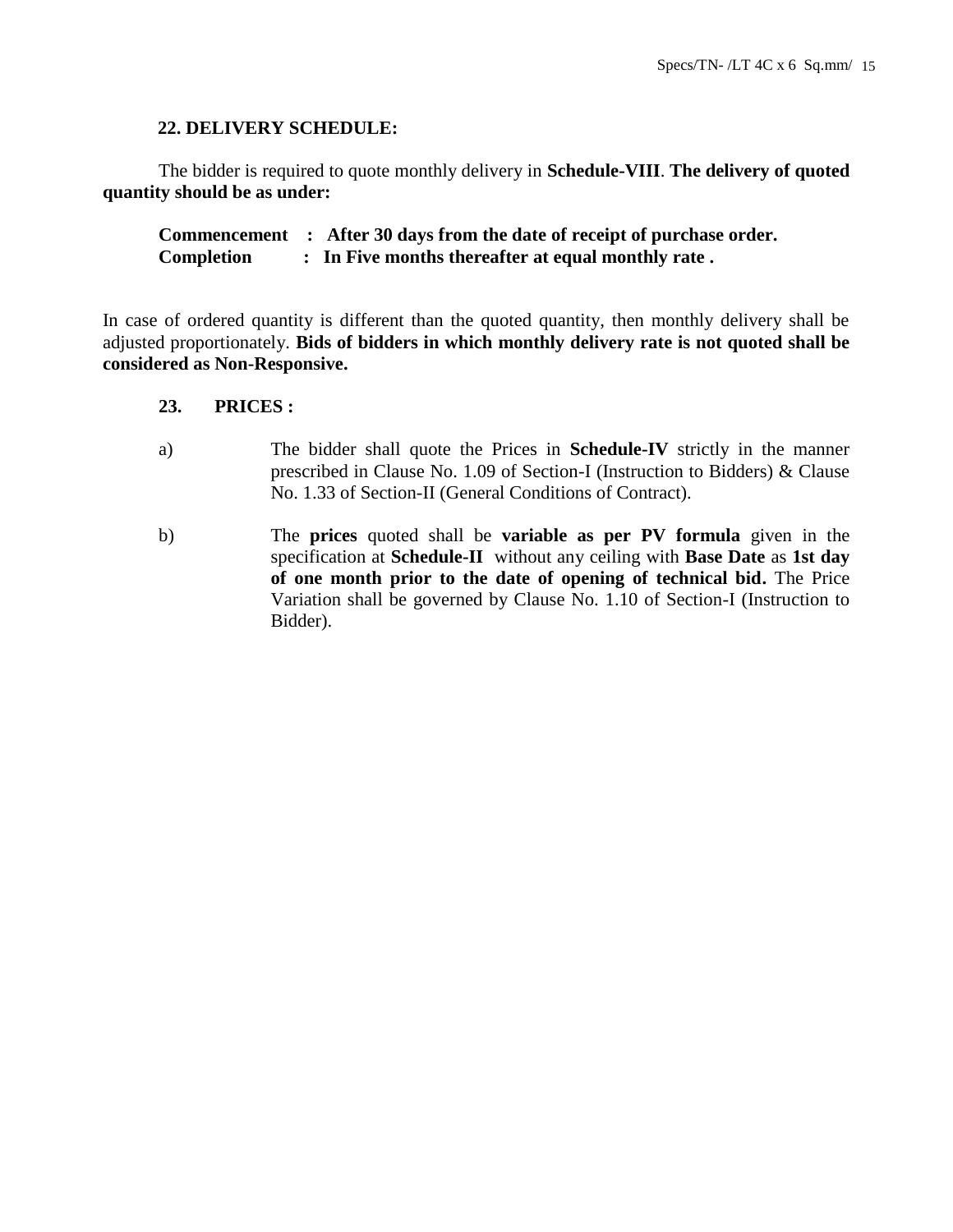# **SCHEDULE-I**

# **SCHEDULE OF REQUIREMENT**

ISI MARKED FOUR CORE LT PVC INSULATED & PVC SHEATHED ARMOURED CIRCULAR CABLES WITH ALUMINIUM CONDUCTOR SUITABLE FOR OUTDOOR USE AND LOW TEMPERATURE CONDITIONS FOR WORKING VOLTAGE UPTO AND INCLUDING 1100 VOLT CONFORMING TO IS:1554(PT.I) /1988 AMENDED UPTO DATE.

| <b>S. No.</b> | ITEM                                     | <b>APPROX. QUANTITY</b> |
|---------------|------------------------------------------|-------------------------|
|               | ISI marked LT PVC insulated PVC sheathed | <b>150 Kms</b>          |
|               | 4CX 6 Sq.mm. Armoured Cable              |                         |

 NOTE:-The quantities as mentioned in the schedule of requirements are tentative and may increase/decrease as per the requirement of the Nigam.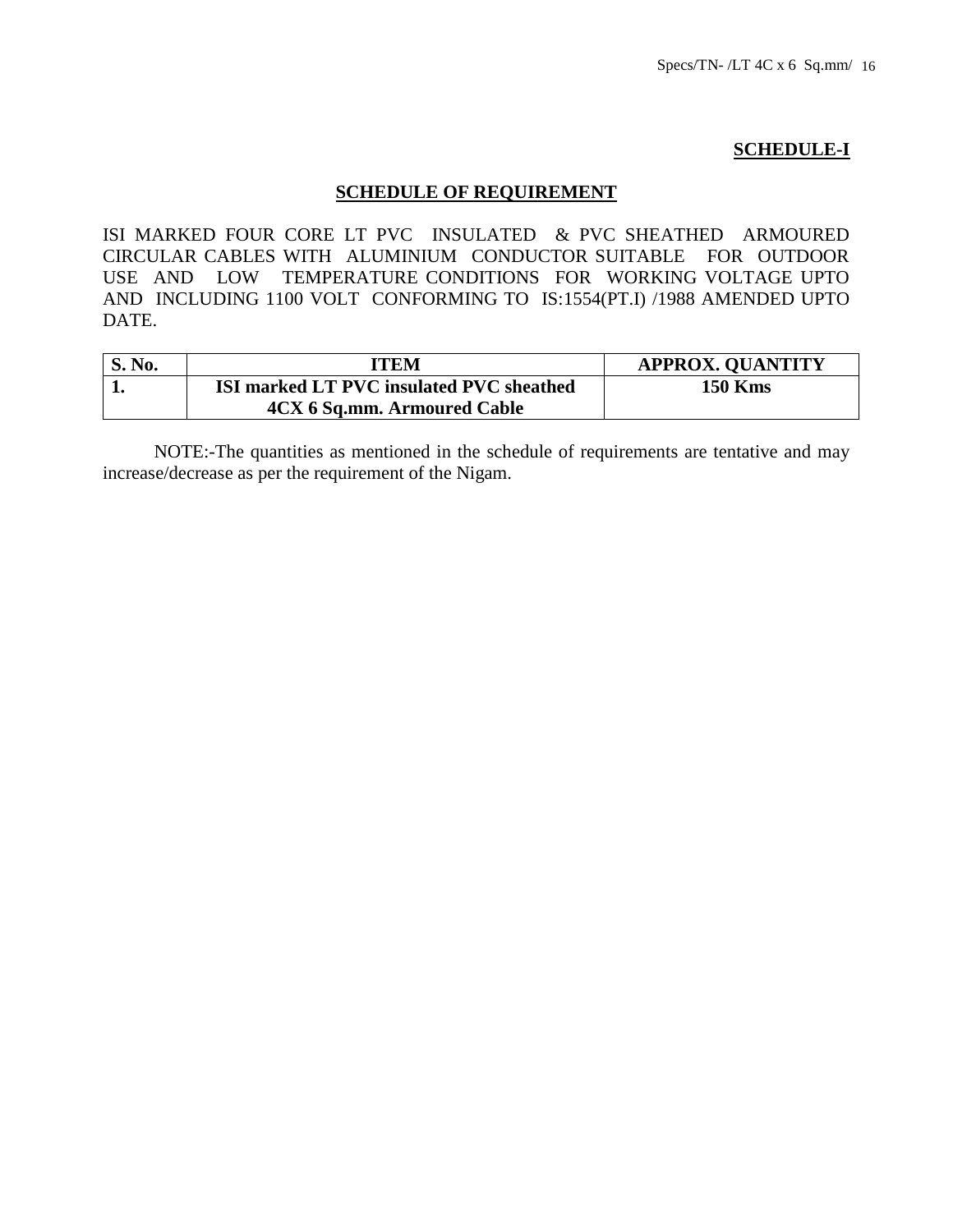# **SCHEDULE-II**

# **PRICE VARIATION FORMULA FOR LT PVC ARMOURED CABLE AGAINST TN-1308**

# $P = Po + ALF (AI - Alo) + CCFAI (Cc - Cco) + FeF (Fe - Feo)$

 $P =$  Up-Dated Ex-Works price per Km.

 $Po = Ex-Works$  price quoted per Km.

 $ALF = Variation Factor for Aluminium$ 

Alo = Price per MT of EC grade Aluminium rods ( properzi rods). **This price is as on 1st day of one month prior to the date of opening of technical bid (Base Date).**

 $Al =$  Price per MT of EC grade Aluminium rods (properzi rods). This price is applicable on first working day of month, one month prior to date of delivery.

CCFAI = Variation factor for PVC compound / polymer for Aluminium Conductor cable.

# Cco = Price of PVC compound **This price is as on 1st day of one month prior to the date of opening of technical bid (Base Date).**

 $Cc = Price of PVC compound. This price is applicable on first working day of month, one month$ prior to date of delivery.

 $FeF = Variation factor for Steel$ 

Feo = Price of Steel Wire

**This price is as on 1st day of one month prior to the date of opening of technical bid (Base Date).**

Fe = Price of Steel Wire. This price is applicable on first working day of month, one month prior to date of delivery.

# **BASE DATE : 1st day of one month prior to the date of opening of technical bid**

 The date of delivery (i.e. date of readiness of material) is to be considered as per Clause No. 1.10 of Section-I (Instruction to Bidders).

**NOTE:** 1. IEEMA prices will be exclusive of excise duty and other taxes.

- 2. No variation shall be allowed on labour, packing, forwarding, freight and insurance charges.
- 3. Any statutory variation on ED and CST / VAT on the finished Cable shall be payable according to Clause No.1.09.15 of Section-I " Instructions to Bidders".

| Size of cable                | Alf   | CCFAI               | FeF   |
|------------------------------|-------|---------------------|-------|
| $\mathbf{C}$ X 6 Sq.mm<br>a) | 0.069 | $\boldsymbol{0.22}$ | 0.407 |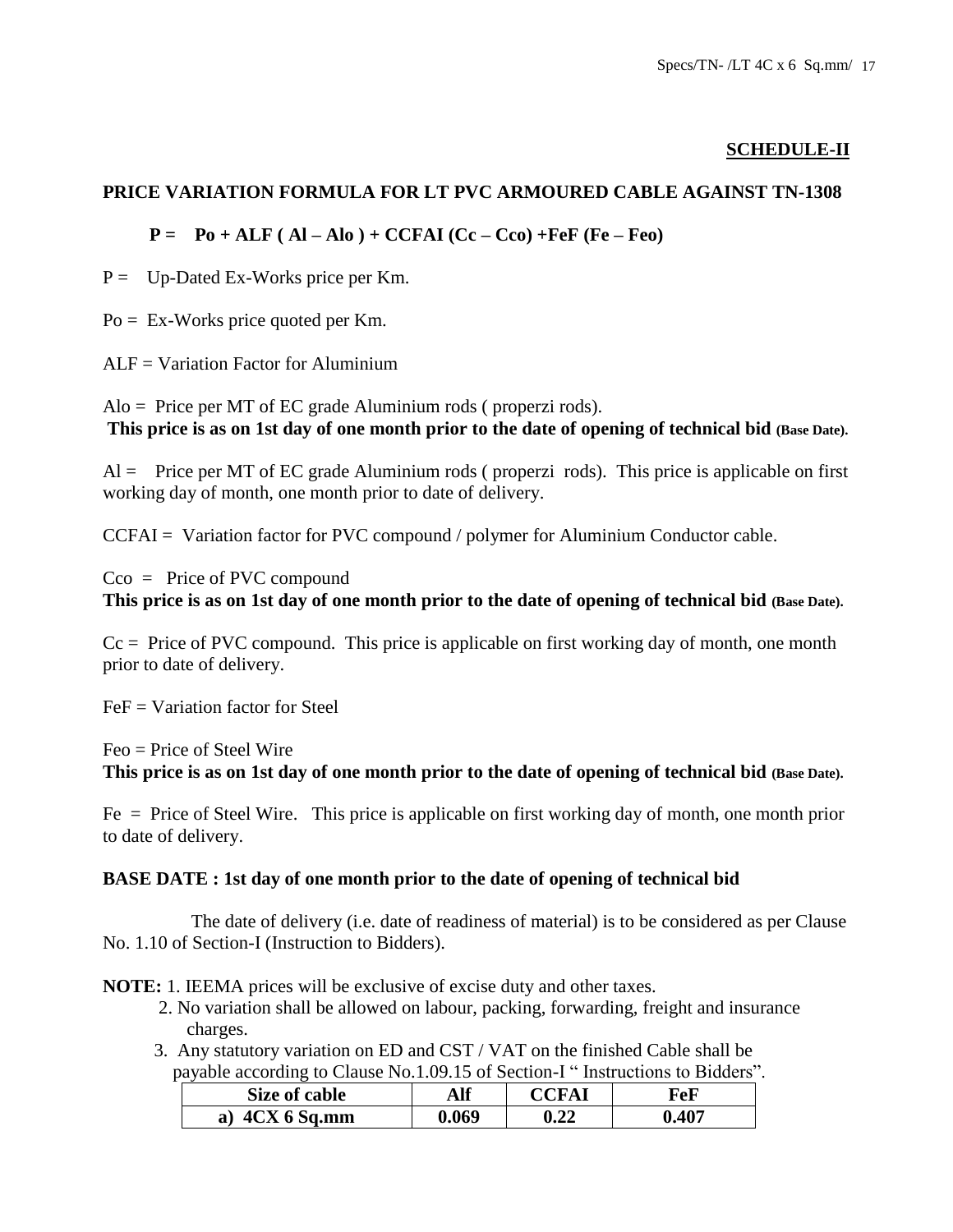# **SCHEDULE-III**

# **JODHPUR VIDYUT VITARAN NIGAM LTD., JODHPUR**

# **A Govt. of Rajasthan Undertaking Prescribed technical specification for supply of**

(Name of Material/Equipment/Machinery/T&P etc.)

| S.No. | Technical specification         | Name of IS/other         | Other particulars |
|-------|---------------------------------|--------------------------|-------------------|
|       | to which material/equipment/    | standard specification   | if any.           |
|       | Machinery/ $T\&P$ shall confirm | to which material should |                   |
|       |                                 | Confirm                  |                   |

As per clause no. 2 of section –III of attached Specification

\_\_\_\_\_\_\_\_\_\_\_\_\_\_\_\_\_\_\_\_\_\_\_\_\_\_\_\_\_\_\_\_\_\_\_\_\_\_\_\_\_\_\_\_\_\_\_\_\_\_\_\_\_\_\_\_\_\_\_\_\_\_\_\_\_\_\_\_\_\_ Certified that we agree to all the aforesaid technical specification except at S.No……. for which our technical specification shall be as under:

| S.No. | Technical specification<br>to which material/equipment/<br>Machinery/ T&P shall confirm | Name of IS/other<br>standard specification<br>to which material should | Other particulars<br>if any. |
|-------|-----------------------------------------------------------------------------------------|------------------------------------------------------------------------|------------------------------|
|       |                                                                                         | Confirm                                                                |                              |

\_\_\_\_\_\_\_\_\_\_\_\_\_\_\_\_\_\_\_\_\_\_\_\_\_\_\_\_\_\_\_\_\_\_\_\_\_\_\_\_\_\_\_\_\_\_\_\_\_\_\_\_\_\_\_\_\_\_\_\_\_\_\_\_\_\_

**(Signature)**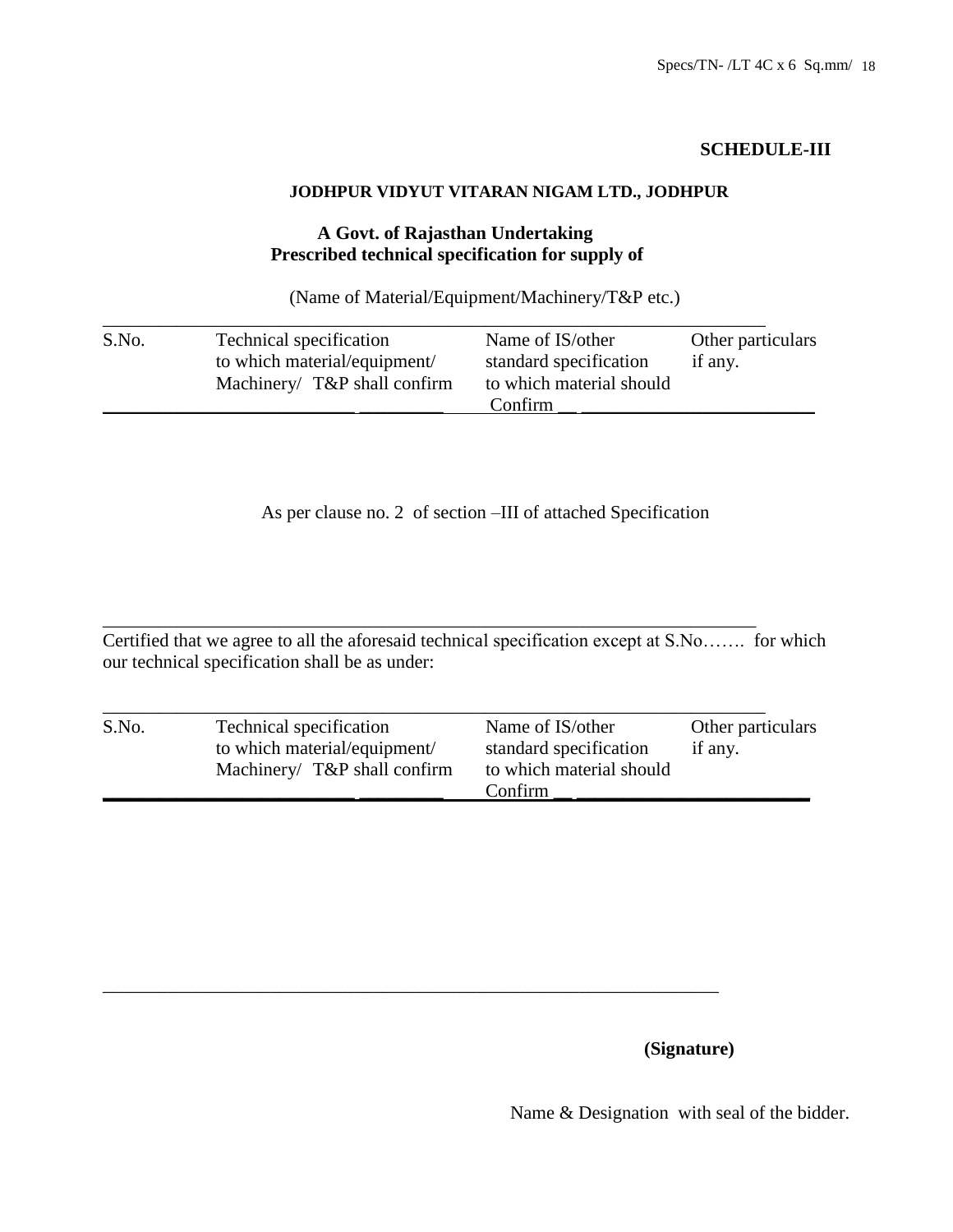# **SCHEDULE-III-A**

# **PRE- QUALIFICATION REQUIREMENT (PQR) FOR PURCHASE OF ISI MARKED FOUR CORE LT PVC INSULATED AND PVC SHEATHED ARMOURED CABLES CONFORMING TO IS : 1554(Pt.-1) / 1988 AMENDED UPTO DATE AGAINST TN-1308.**

The bidder should fulfill following qualifying requirements for successful participation in the tender along with relevant documentary evidence supporting each qualifying requirement without which the offer shall be considered non-responsive & rejected.

### 1.0 **STATUS OF BIDDER**:-

- a) The bidder should be a Manufacturer of offered items. The offers from sole selling agent/ authorized dealers shall not be entertained.
- b) Old/ New suppliers:- Any bidder located within or outside the state of Rajasthan has participated for the first time in a particular Discom & meeting minimum qualification requirement and has supplied the tendered material/or of higher rating in other utility shall be treated as an old supplier. Rajasthan's firms although supplied in past but not meeting minimum quantity supplied criterion including altogether new units which have not supplied any quantity but having adequate & required manufacturing and testing facility and technical know-how of the tendered material shall be considered as new firms and would be eligible for trial order only. In case of supply made to the licensed power utility outside India, the C.A. certificate furnished by firm shall be considered.

Note:-The material supplied and accepted for same/higher rating for Turnkey projects to a licensed power utility/Govt. shall be considered for the purpose of evaluating criteria. The certificate given by C.A. shall indicate above quantity separately.

### 2.0 **PAST SUPPLY & PERFORMANCE CRITERIA** :-

The bidder shall meet both past supply and performance criteria as detailed below for opening of tenders:-

### 2.01 **PAST SUPPLY:-**

- 2.01.1 The bidder is required to quote for minimum 10% of tendered quantity failing which their offer may be considered Non-Responsive.
- 2.01.2 The bidder should have designed, manufactured / fabricated, tested and supplied to utility / Discoms / Govt. Departments at least 2 X QQ (QQ being the quoted quantity) of similar item / higher rating of tendered material / equipment in last 3 financial years from the date of opening of technical-commercial bid.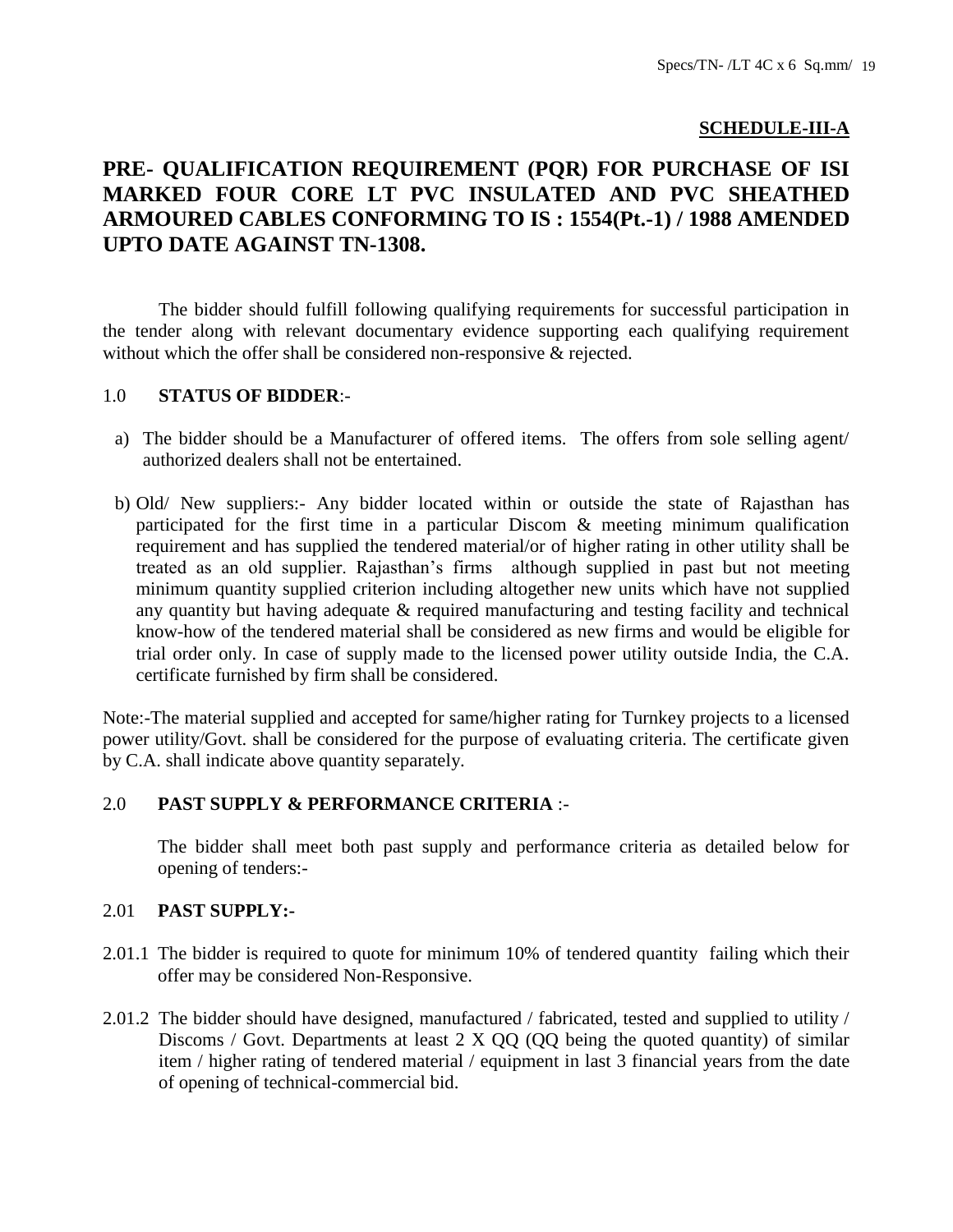- Note: Requirement of quantity manufactured, minimum quantity to be offered and amount of Bank Guarantee to be furnished in absence of test certificate shall be reduced to 25% for Rajasthan based units.
- 2.01.3 In support of fulfillment of the past supply criteria, the bidder shall furnish documentary evidence in the form of certificate from Chartered Accountant in the enclosed prescribed proforma only. This prescribed proforma should be furnished either in original or copy duly attested by Notary. The bidder shall also sign and affix seal on the C.A. Certificate. The certificate should have membership number with the name & address of the chartered accountant. Certificate should clearly indicate the quantity supplied, period of supply, voltage Class, Rating of the Transformer etc. in the format prescribed, any deviation to format or information diverted format, will not be considered and rejected.

Note:-The material supplied and accepted for same/higher rating for Turnkey projects to a licensed power utility/Govt. shall be considered for the purpose of evaluating criteria. The certificate given by C.A. shall indicate above quantity separately.

# 2.02 **PERFORMANCE CRITERIA:-**

2.02.1 i) If a bidder has supplied up to 50% of ordered quantity in previous tender up to date of opening of subsequent tender and scheduled delivery period expired, the bid of such bidder will not be opened in the Discom for that item.

ii) However, if the supplies have been completed for a quantity more than 50% but not completed up to date of opening of subsequent tender and scheduled delivery period expired, the quantity equal to the quantity pending in previous tender for that item shall be reduced from the subsequent tender quantity to be allocated to the bidder.

### **3.0 TYPE TEST CRITERIA**

3.0.1 The bidder shall furnish valid and authenticated type test certificate from a Govt. approved/ a Govt. recognized/ NABL accredited laboratory/ ILAC i.e. International Laboratory Accredited laboratory / ILAC i.e International Laboratory Accrediation Corporation ( In case of foreign laboratory) of similar rating and design of tendered material**(**with Carbon Black Contents in PVC Insulation).

The bid of the bidders be also considered for meeting the Type Test criterion if the bidder have the requisite type test conducted successfully on the samples selected from the 1<sup>st</sup> Lot (If Applicable) supplied to JdVVNL against previous tenders and its report are available with the Nigam & furnish certified copy of such Type Test Reports with the bid or reference of order / tender be mentioned in Bid document for verification purpose . Such type test certificates should not be older than **five** years as on the date of bid opening. For this purpose date of conducting type tests will be considered.

The type test certificates by in house laboratory of biding firm even if it is a Govt approved/ Govt recognized/ NABL accredited Laboratory / ILAC accredited, shall not be accepted, in case of their own bid. This will not apply if biding firm is Govt. Company/ Public Sector Undertaking.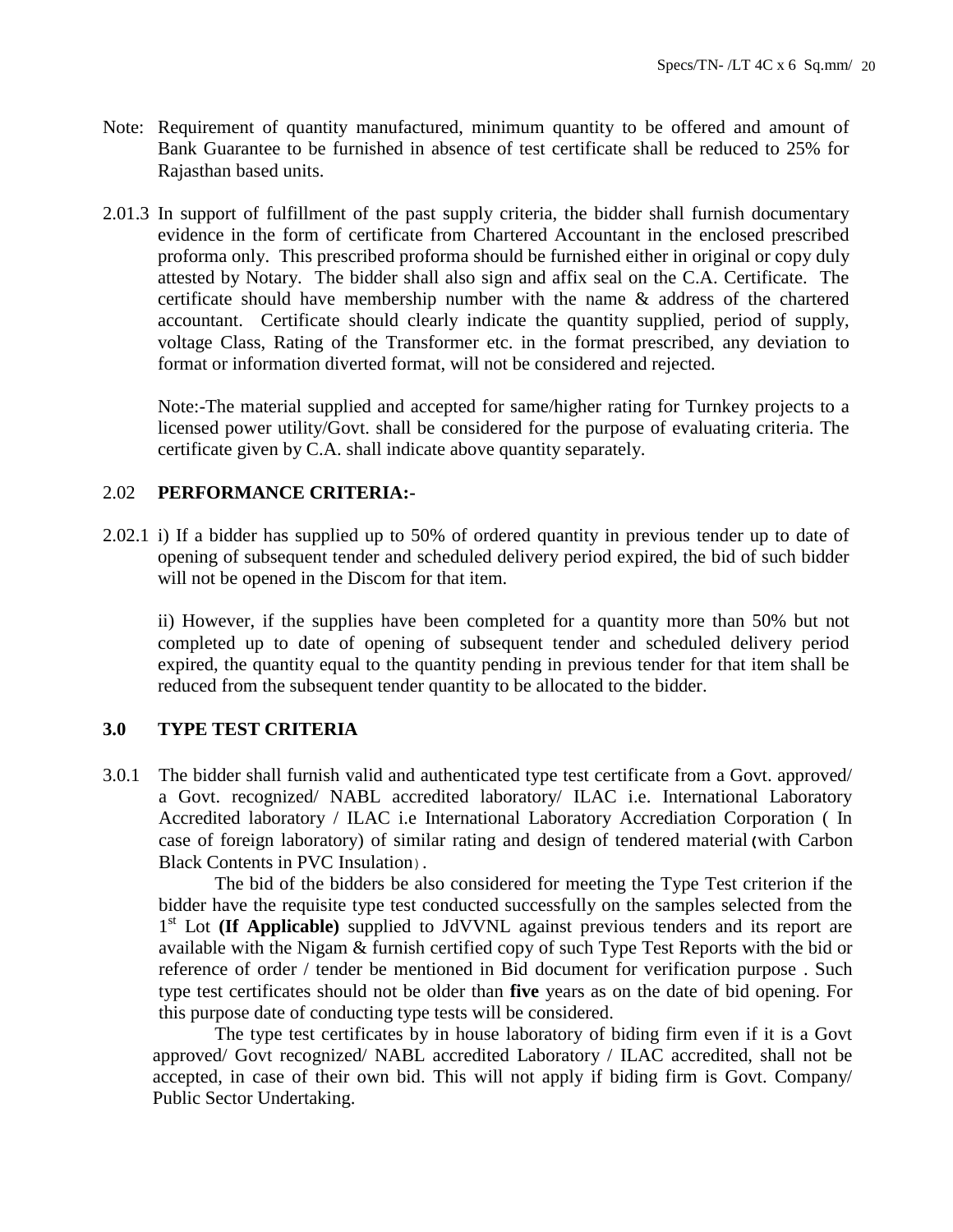- 3.0.2 The bidder should furnish documentary evidence in support of the laboratory whose type test have been furnished, that the said laboratory is a Govt/ a Govt. approved/ a Govt. recognized/ NABL accredited laboratory/ ILAC accredited ( in case of foreign laboratory)
- 3.0.3 The type test certificates shall be furnished either in original or duly attested by notary.
- 3.0.4 The bids of only those bidders shall be considered to be meeting the type test criteria who furnishes complete type test certificates with the bid as per above provision.
- 3.0.5 However, in following cases the bid of the bidder may be considered meeting the type test criteria if the bidder furnishes an undertaking stating that valid type test certificate from a Govt. approved / Govt. recognized / NABL Accredited laboratory / ILAC Accredited laboratory shall be furnished from first lot received in Nigam store (without asking any delivery extension) along with bank guarantee with the technical bid from a Nationalized / Scheduled Bank in prescribed proforma at Schedule-III C or DD / Pay Order amounting to **value as detailed below**. The initial validity of bank guarantee shall be nine months with claim period of three months in addition
	- i) Where a new Rajasthan based firm is participating  $\&$  is technically competent.
	- ii) Where one or more type test(s) is/ are older than **5 years**.
	- iii) Where Rajasthan/outside Rajasthan firm furnishes requisite type test report of higher rating material.

| <b>Amount of Bank Guarantee in lieu of type test</b>           |                      |  |  |
|----------------------------------------------------------------|----------------------|--|--|
| For Rajasthan based firms<br>For Outside Rajasthan based firms |                      |  |  |
| Rs. 37,500 Lacs                                                | <b>Rs.</b> 1.50 Lacs |  |  |

# **4.0 POOR RECORD OF PERFORMANCE AND DELIVERY**:

The bidder who has been black listed in any of the state Discom or with whom business relations have been severed in Jodhpur Discom shall not be considered. Severment of business relations will be done in case of following circumstances for the period and with the recovery mentioned against each:

| contractual formalities.                                                                 | i) When vendor does not accept order Forfeiture of EMD/cancellation of vendor<br>awarded on its accepted price and terms and registration to recover amount of EMD along<br>conditions or does not comply with with severment of business relations for three<br>years from the date of issue of order. |
|------------------------------------------------------------------------------------------|---------------------------------------------------------------------------------------------------------------------------------------------------------------------------------------------------------------------------------------------------------------------------------------------------------|
| ii) When vendor complies with contractual<br>formalities but does not commence supplies. | Levy of maximum recovery on account of delay<br>in delivery along with severment of relations for<br>a period of 2 years from the date of issue of order<br>or in next two bids whichever is later along with<br>forfeiture of EMD / cancellation of vendor<br>registration.                            |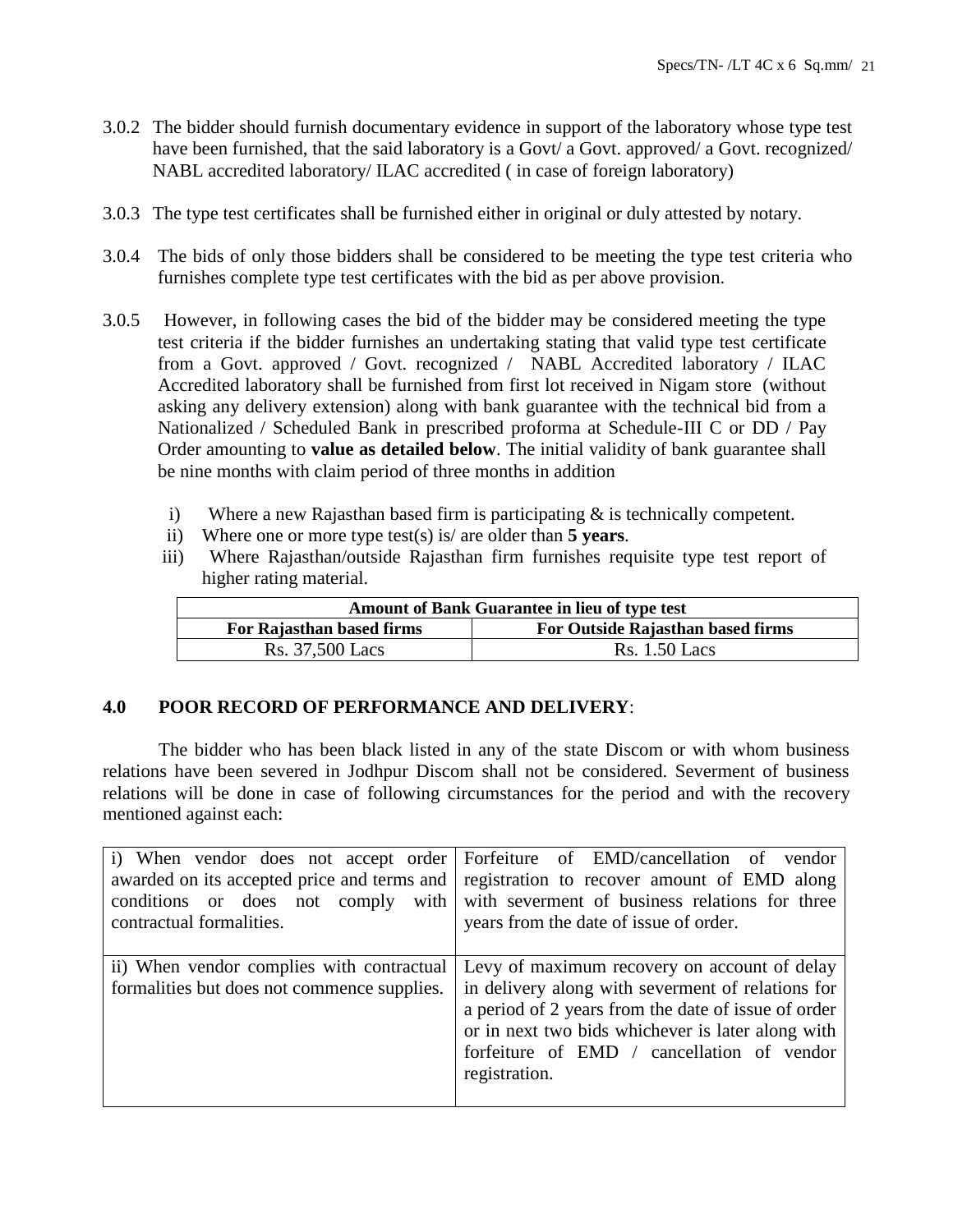# **5.0 (A) BLACK LISTING OF A FIRM:**

After having given Show Cause Notice of 30 days, and having established & cogent reasons for blacklisting of the firm as given below, the firm should immediately be blacklisted for a period of 5 years indicating reasons of doing so, in the letter itself, and a copy of such blacklisting should be given to the firm, with the approval of CLPC:-

- (i) There are sufficient and strong reasons to believe that the supplier or his employee has been guilty of malpractices such as manhandling/misbehavior with Government official by supplier or his partner/employee, bribery, corruption or abatement of such a offence in a position where he could corrupt Nigam's official, fraud, vitiating fair tender process including substitution of or interpolation in tender, mis-representation, pilfer-aging or unauthorized use or disposal of Nigam's material issued for specific work etc.
- (ii) Where a supplier or his partner or his representative has been convicted by a court of Law for offences involving moral turpitude in relation to the business dealing or where security considerations including suspected disloyalty to the Nigam/state so warrant the blacklisting.
- (iii) If the State Bureau of Investigation or any other authorized investigating agency recommends for blacklisting after completing the investigation.
- Note:1 If a supplier after having tendered for a supply or after negotiations gives application voluntarily vitiating the fair tendering process, it shall also tantamount to malpractice.
- Note:2 A register containing the reasons for blacklisting the supplier as also the names of all the partner of the suppliers and the allied concerns coming within the effective influence of the blacklisted supplier will be maintained.
- Note:3 A register of black listed supplier will be maintained which will not only include suppliers enlisted with the Enlisting Authority but also black listed suppliers in Nigam.
- Note.4 A Black listed supplier (i) shall not be entitled for registration in any of the Discom (ii) shall not be awarded any supply order in future in any Discom during the notified period.(iii) his registration if any shall stand cancelled immediately and his registration security /EMD/S.D. shall stand forfeited. (iv) In case of blacklisting of the firm by any one of Discom for the cogent prescribed reason(s) as stipulated above, the same shall be applicable to all the three Discoms and as a consequence of blacklisting, all the pending orders to that firm, will be cancelled in all three (3) Discoms with immediate effect. However in respect of completed/executed contract G.P. obligations as well as other liabilities shall be fulfilled by the supplier.

# **(B) SEVERMENT OF BUSINESS RELATION:**

(a) After having given Show Cause Notice of 30 days, and having established & cogent reasons for Severment of business relation as given below, the firm should immediately be severed the business relations for a period of 2 to 3 years indicating reasons of doing so, in the letter itself, and a copy of such severment should be given to the firm, with the approval of CLPC:-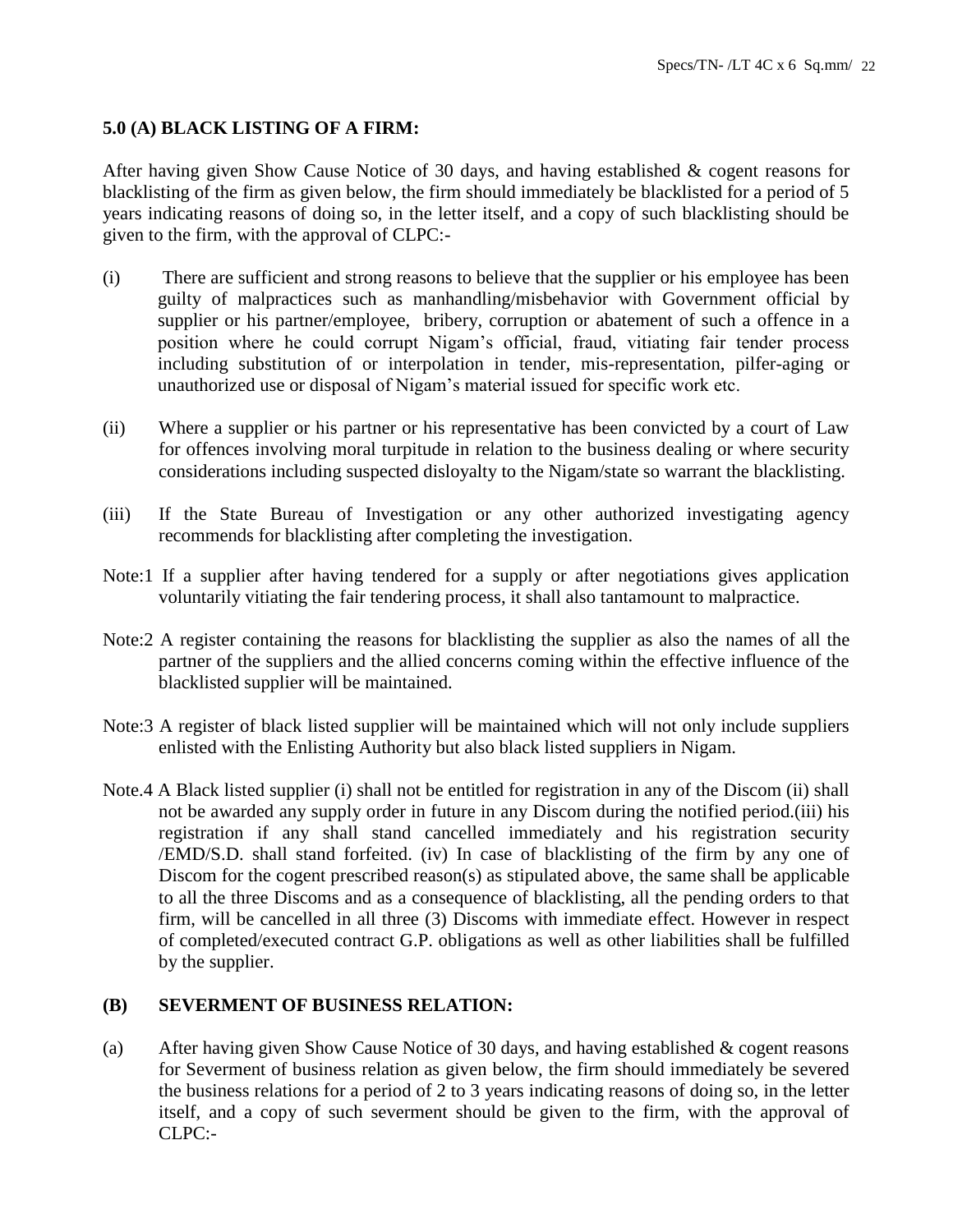- (i) The supplier continuously refuses to pay Nigam dues without showing adequate reasons and where the purchasing authority is satisfied that no reasonable dispute attracting reference to Settlement Committee or Court of Law exists for the supplier's action of non-supply.
- (ii) When vendor does not accept LOI/detailed purchase order awarded on its accepted prices and terms & conditions or does not comply with the contractual formalities.
- (iii) When vendor/supplier who otherwise completed contractual formalities but does not commence supplies on the date of opening of technical bid of the fresh tender/completion of schedule delivery period whichever is later.
- Note.1 In case supplier does not deposit outstanding dues towards Nigam, even after completion of severment period, the period of severment will continue.
- Note.2 Severment done purely/ mainly on account of non-deposition of dues against the supplier/vendor/contractor could be lifted by CLPC, if the dues are deposited prior to the expiry of such severment period.
- Note 3 Severment done by one Discom for non-supply of material and /or corresponding nonrecovery of dues will not be effective in other Discoms except in respect of common purchase cases of three Discom.
- Note 4 On severment of business; the EMD/SD/vendor registration security will be forfeited.
- Note 5 The orders in execution satisfactorily will not be cancelled other than the order on which severment have been done.

# **(C) DEBARMENT**

Reasons on which Debarment can be made:-

- (i) The competent authority may debar the supplier on account of his performance or other disabilities, if it is no longer considered fit to remain under vendor registration as per his obligation under vendor registration.
- (ii) If at any subsequent stage of inspection of firms after award of contract, it is found that firm does not have sufficient tech. staff or required/necessary technical equipments, the purchasing authority can debar the firm for one year or next tenders whichever is later. The debarment will be lifted only on re-inspection of firm's works; the defects noticed earlier are fully rectified to the satisfaction of Nigam.
- (iii) When contract agreement executed and supplies commenced but could supply only up to 50% of ordered quantity and scheduled delivery period expired, then the firm can be debarred for one year or next tender whichever is later in that Discom only for that particular item/rating/ capacity/size etc.
- (iv) The suppliers who have been awarded contract for supply of material is not adhering to the periodic delivery schedule, the contract awarding authority reserve the right to terminate the contract and may debar the firm in participating in tender for a period of 2 to 3 years.

Note.1. On debarment, the EMD/ SD/Vendor Registration security shall be forfeited.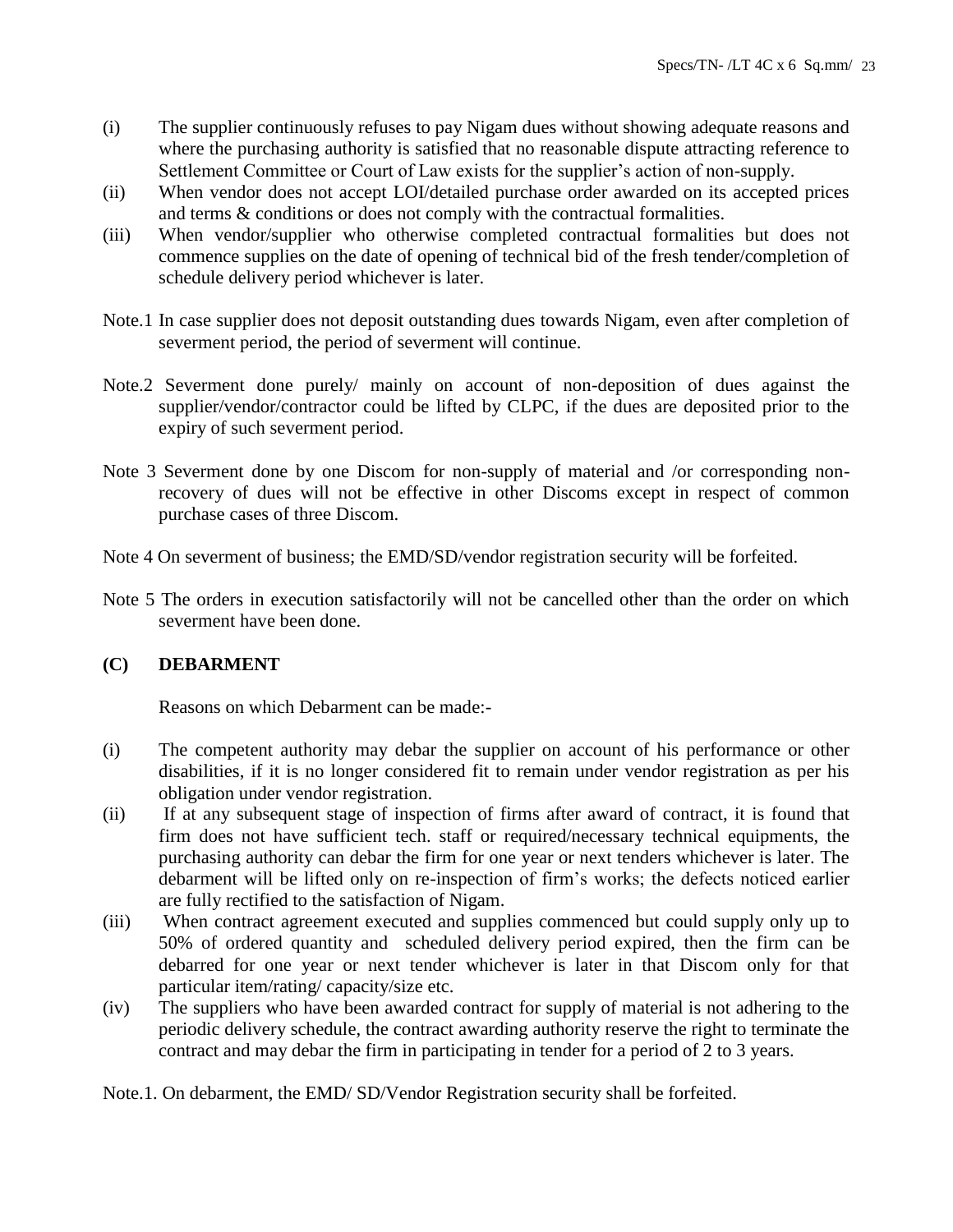Note.2 If the firm is debarred in one Discom for any reasons then the same should not be applicable in other Discom subject to exception that in case of common Discoms purchases such debarment of a firm would be applicable to all three Discoms for that particular item and rating/capacity/size etc.

# **6.0 APPEALS AND APPLICATIONS:-**

Appeal against the order of blacklisting, severment and debarment can be filed before BOD within a period of 3 months from the date of intimation. The letter of appeal will be addressed to the order placing authority. Who will process the case for placing the matter in B.O.D. with in a period 60 days. The BOD may reduce or waive the penalty, if sufficient reasons/supporting documents are furnished by the supplier.

# **GENERAL CONDITIONS: - (All Conditions be Duly Signed & Sealed)**

- I) The bidder shall clearly indicate the deviations such as  $\Gamma$  rechnical Deviation & Commercial Deviations' in the prescribed proforma only. The deviations indicated elsewhere in the bid shall not be accepted.
- II) The bidder must clearly fill up each and every particular of guaranteed technical particulars annexed with Technical Specifications otherwise he will be responsible for Technical Nonresponsiveness.
- III) All documents required in the prescribed format are to be furnished along with the bid itself only except an attested copy of BIS license (wherever it is required), failing which the bid will be summarily rejected.
- IV) However, a copy of BIS License may be submitted by the bidder up to the official working hours of one working day prior to the schedule / notified date of opening of price bid.

Signature of bidder With stamp **Dated**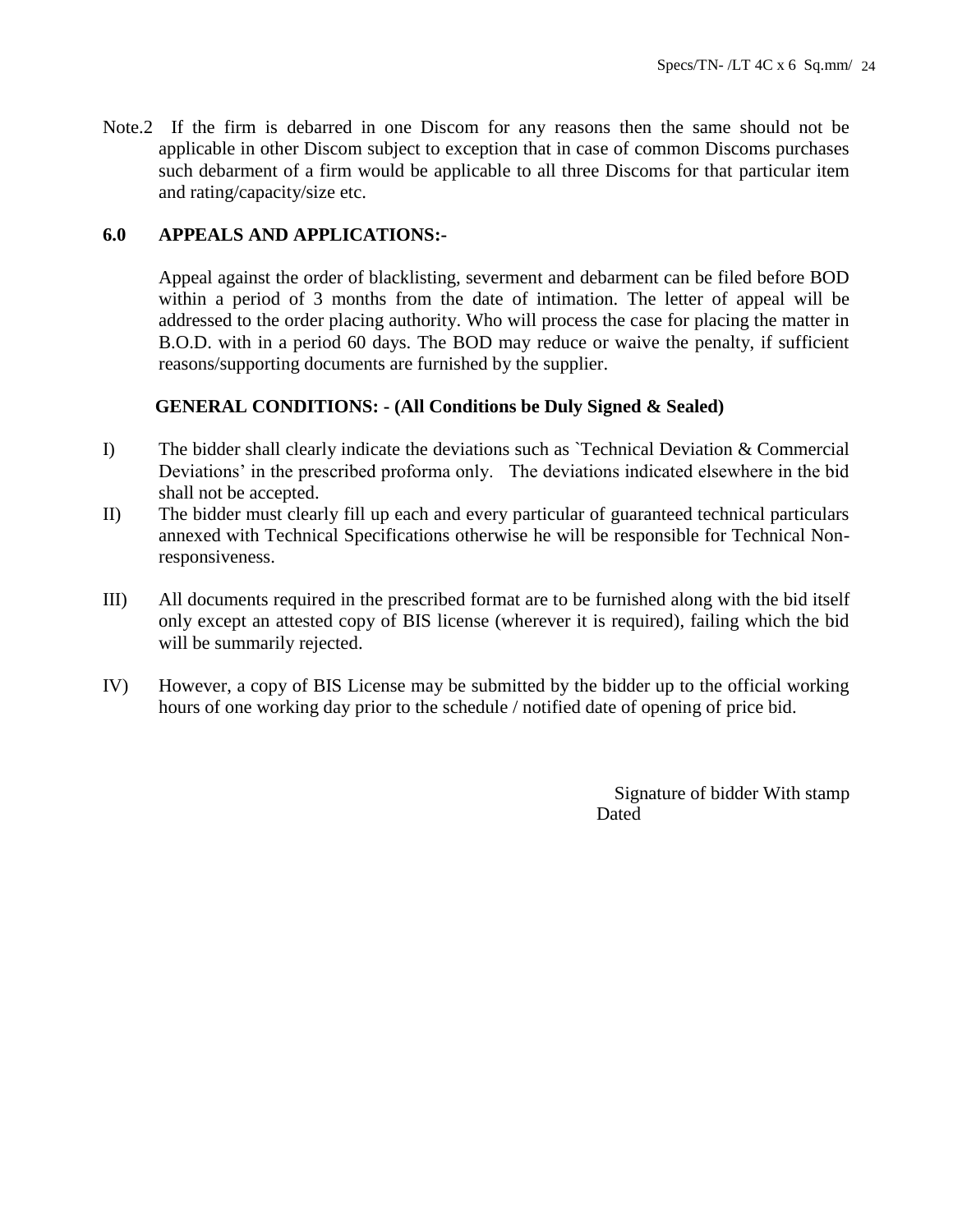# **SCHEDULE-III-B**

# **BANK GUARANTEE IN LIEU OF FURNISHING OF TYPE TEST CERTIFICATE**

( On Rajasthan Govt. Non-Judicial Stamp Paper worth Rs.0.25% of BG value or Rs. 25000/- whichever is less)

To,

The Superintending Engineer (MM&C), Jodhpur Vidyut Vitaran Nigam Limited, New Power House , Jodhpur.

Dear Sir,

 Whereas Jodhpur Vidyut Vitaran Nigam Limited, Jodhpur ( hereinafter called the purchaser) has issued a bid enquiry under TN-\_\_\_\_ for procurement of …………………………. ( Name of material)

 Whereas M/s …………………………………………….(hereinafter called the bidder ) has furnished a bid for supply of ………….. to The Superintending Engineer (MM&C), Jodhpur Vidyut Vitaran Nigam Limited, Jodhpur or his Nominated officer (s) .

 Whereas in accordance with the provision of the specification of the aforesaid TN…….. , the bidder can deposit a bank guarantee in lieu of the requirement of furnishing the type test certificates.

 Whereas M/s ………….. ( the bidder) have requested us (Name of the Bank) to furnish the bank guarantee in lieu of the type test certificate for an amount equivalent to Rs……………… ( in words also) only.

 Under this Bank Guarantee, we (Name of the Bank) hereby undertake unconditionally and irrevocably to guarantee as primary obligator and not as Surety merely, the payment to the purchaser on his first demand without whatsoever right of objection on our part and without his first claim to the bidder in the amount not exceeding ( amount of guarantee in figures and words).

 Payment pursuant to this undertaking will be demanded by the purchaser from the Bank and will be met by the Bank without question in the case in which the bidder, on receipt of the order and / or after the acceptance of this bid, makes default in furnishing the required type test certificates. Also whether the occasion or ground has arisen for such demand the decision of The Superintending Engineer (MM&C), Jodhpur Vidyut Vitaran Nigam Limited, Jodhpur, shall be final.

 The liability of the Bank shall not at any time exceed Rs……………………………..( Rupees……………).

 The undertaking will be determined on but will not withstanding such determination, continue to be in force till the expiry of 3 months from that date.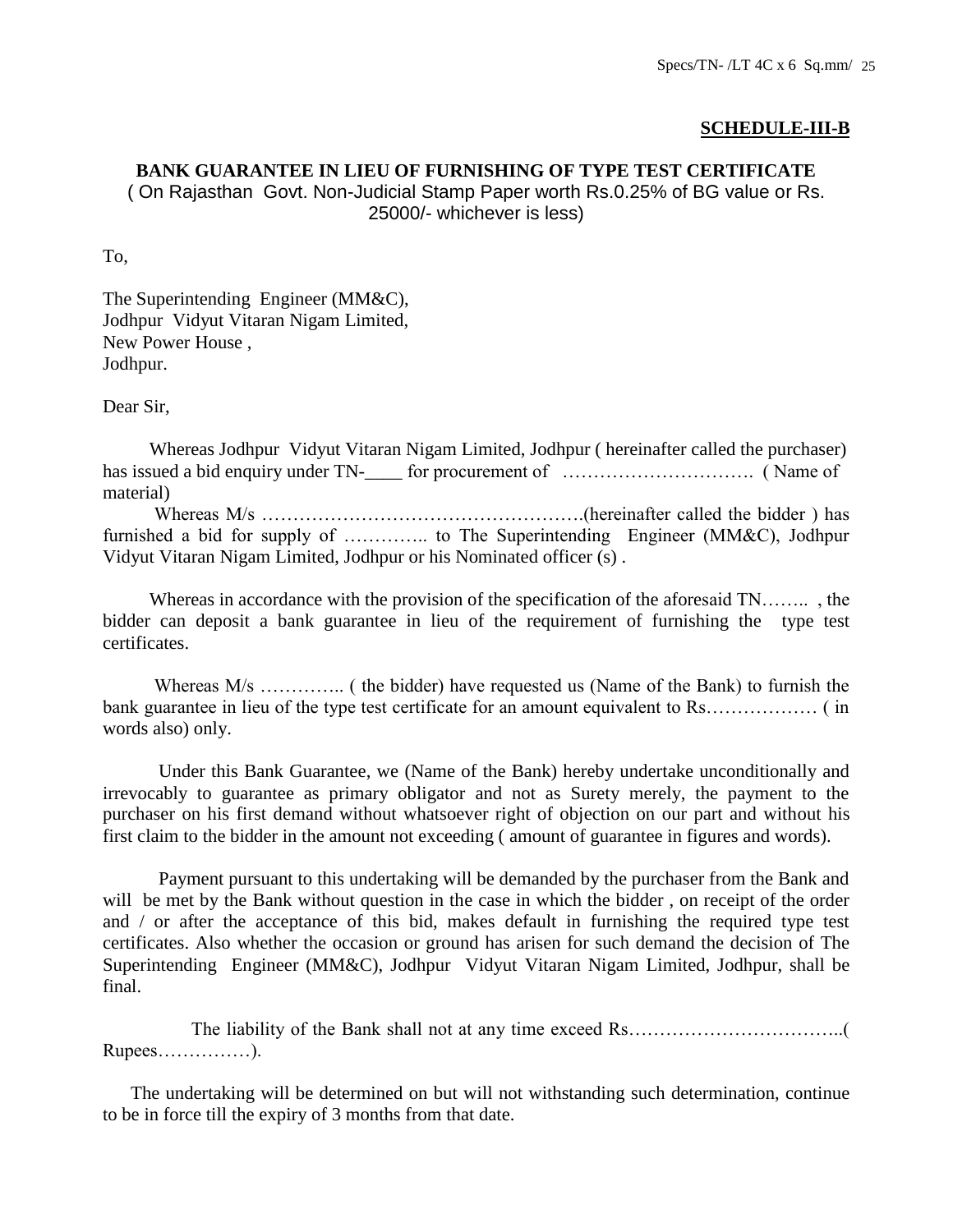No indulgence or grant of time by the purchaser to the bidder without the acknowledgement of the Bank will discharge the liabilities of the Bank under this guarantee.

 The guarantee herein contained shall not be affected by any change in the constitution of the bidder.

 All disputes arising under the said guarantee between the Bank and the bidder or between the bidder and the purchaser pertaining to the guarantee shall be subject to the jurisdiction of Courts only at JODHPUR in Rajasthan.

 The bank further undertake not to revoke this guarantee during its currency except with the previous consent of The Superintending Engineer (MM&C), Jodhpur Vidyut Vitaran Nigam Limited, Jodhpur.

 Notwithstanding anything contained herein before, the Bank's liability under this guarantee i.e restricted to Rs………………… (Rupees …………..) and the guarantee shall remain in force upto …………………. Unless demand or claim in writing is presented on the Bank within three months from that date, the bank shall be released and discharged from all liabilities there under. However, the validity of the bank guarantee shall be extended as and when required by the purchaser.

 IN WITNESS WHEREOF the bank has executed these presents the day …………. month……………. and year…………….

Yours faithfully,

 ( Bankers) **Executants** 

Witness:

1.

2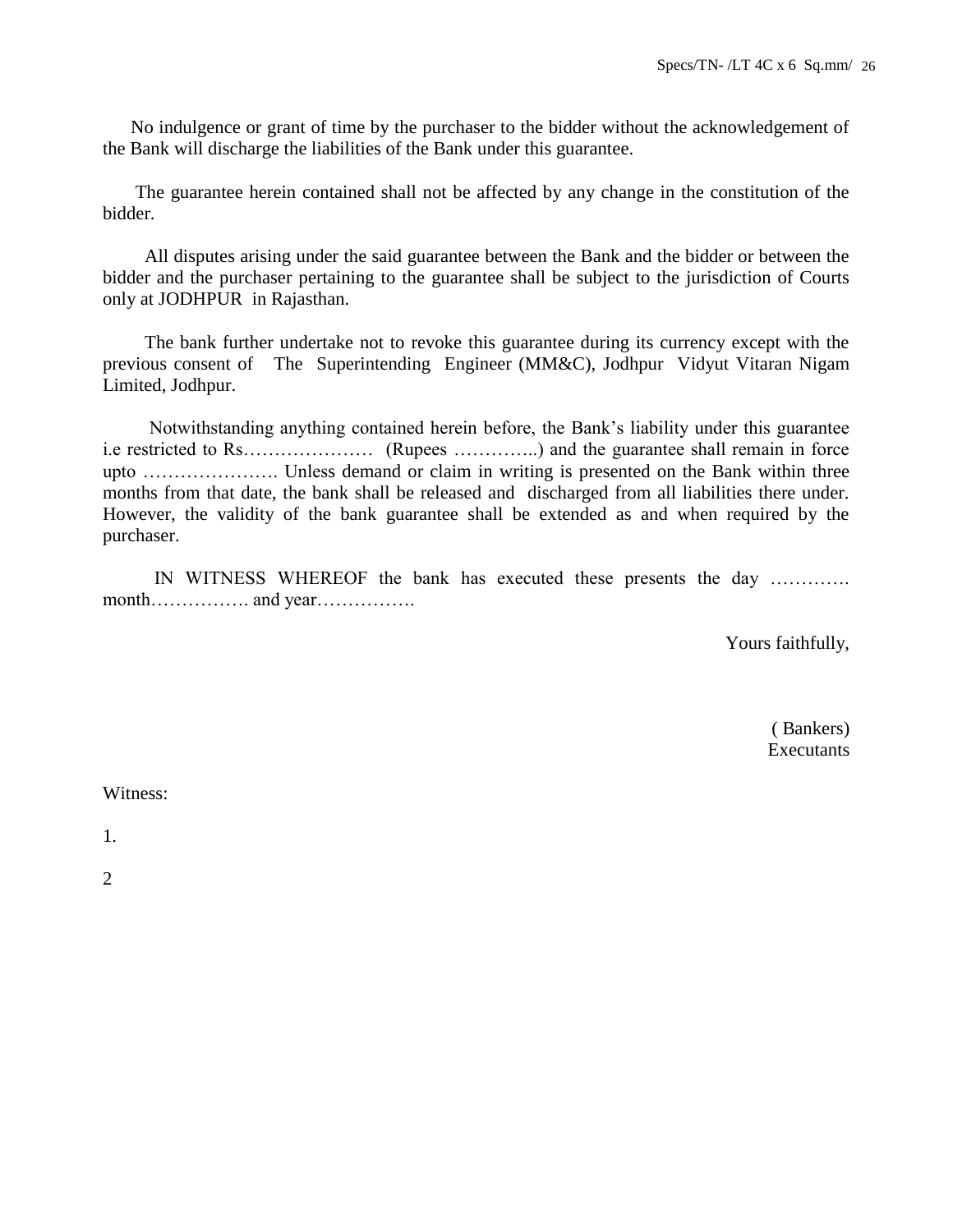# **Schedule-IV `A'**

# **TN-1308 ITEM- FOUR CORE LT PVC INSULATED PVC SHEATHED ARMOURED CABLE.**

# **Must be filled in by the bidder and attached with Technical Bid (Part-I)**

To,

 The Superintending Engineer (MM&C), Jodhpur Vidyut Vitaran Nigam Limited, New Power House , Jodhpur.

# Dear Sir,

With reference to your invitation to bid against specification No. JD/SE/MM&C/XENIIAII/ TN- 1308, we agree to supply the following quantity:

| S.  | Particulars of                 | Tendered | Qty.    | Justification of    | Status of        |
|-----|--------------------------------|----------|---------|---------------------|------------------|
| No. | <b>Items</b>                   | Quantity | Offered | quantity offered as | <b>Type Test</b> |
|     |                                |          |         | per Qualifying      | Certificates.    |
|     |                                |          |         | Requirement         |                  |
|     |                                |          | 4.      | ິ.                  | n.               |
|     | <b>ISI</b> marked four core LT | 150 Kms. |         |                     |                  |
|     | <b>PVC</b> Insulated and PVC   |          |         |                     |                  |
|     | sheathed armoured cable of     |          |         |                     |                  |
|     | size $4CX$ 6 Sq.mm             |          |         |                     |                  |

- 1. The offer is valid for a period of 120 days from the next date of opening of Techno-Commercial bid.
- **2.** The prices are variable with **base date 1st day of one month prior to the date of opening of technical bid.**
- 3. It is noted that the quantity as mentioned in the specification are approximate and we agree to supply any quantity as per your requirement.
- 4. The delivery shall strictly be in accordance with our delivery schedule as given in Schedule-VIII of this specification. In case we fail to deliver the materials as indicated in the clause No.1.23 of GCC (Schedule-II), we are liable to pay recovery for delay in delivery as per clause No.1.24 of this Schedule-II of this specification. The material shall conform to your specification No. JD/SE/MM&C/XENIIAII/ **TN-1308** and as per relevant ISS in all respect.
- 5. We conform that we agree to all the terms & conditions as well as the technical stipulation of your specification No. JD/SE/MM&C/XENIIAII/ **TN-1308** and there are no deviations other than as specified in the **Schedule-III, V,VI (A & B).**

# **Yours faithfully,**

# **Signature of bidder with stamp & Date**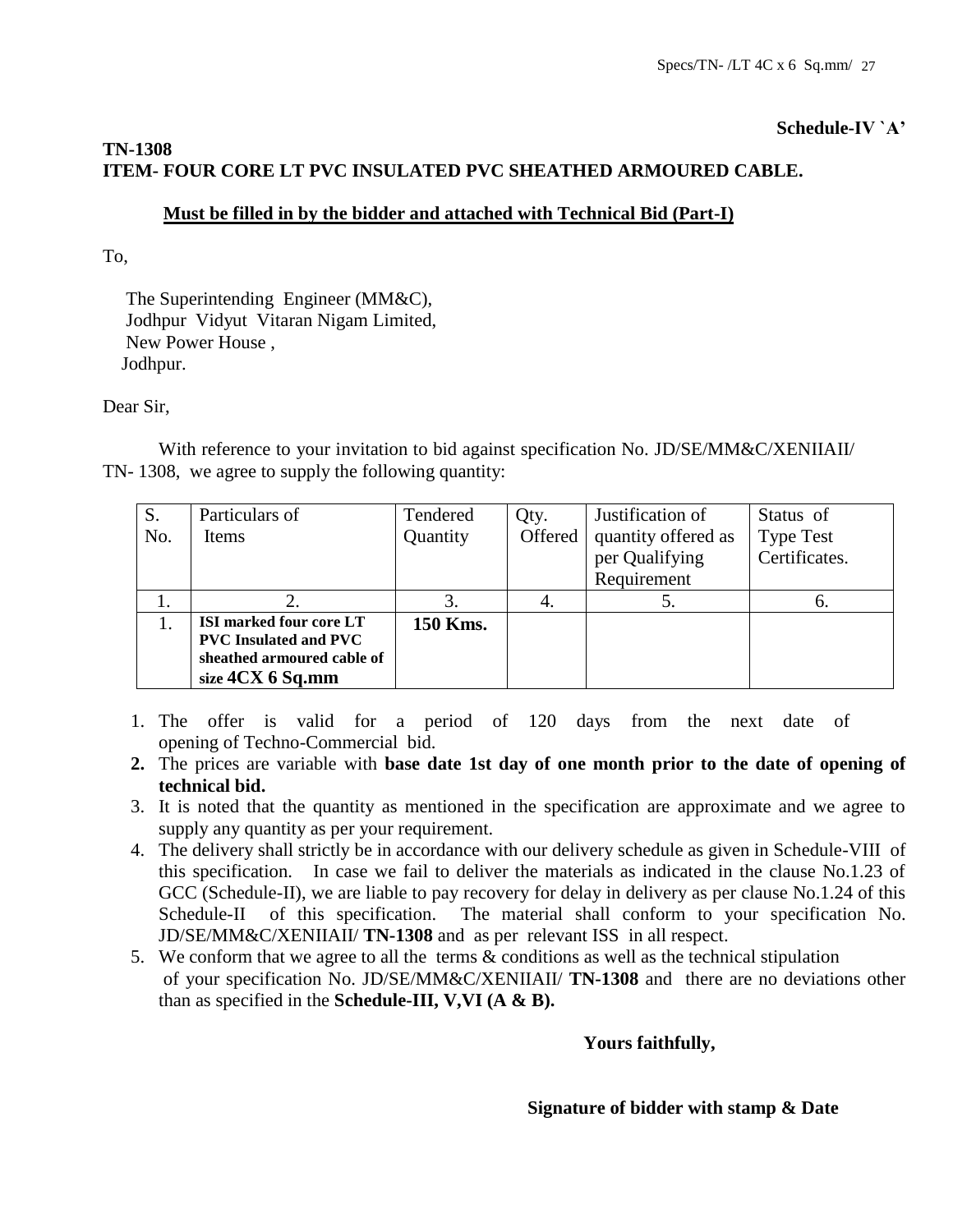# **SCHEDULE – V**

# **JODHPUR VIDYUT VITARAN NIGAM LIMITED**

# **A Govt. of Rajasthan Undertaking**

Statement of guaranteed technical particulars and other performance data for supply of ................ ………………………….. (Name of material) against specification no..………………………..

S. No. Particulars of technical & other performance data guaranteed.

Certified that we agree to all the aforesaid technical particulars and other performance data except following:-

| S.No. | Particulars of technical & other | Reasons for           |  |  |
|-------|----------------------------------|-----------------------|--|--|
|       | Performance data                 | deviations/departure. |  |  |

**(Signature)**

 **Name & Designation with seal of the bidder**.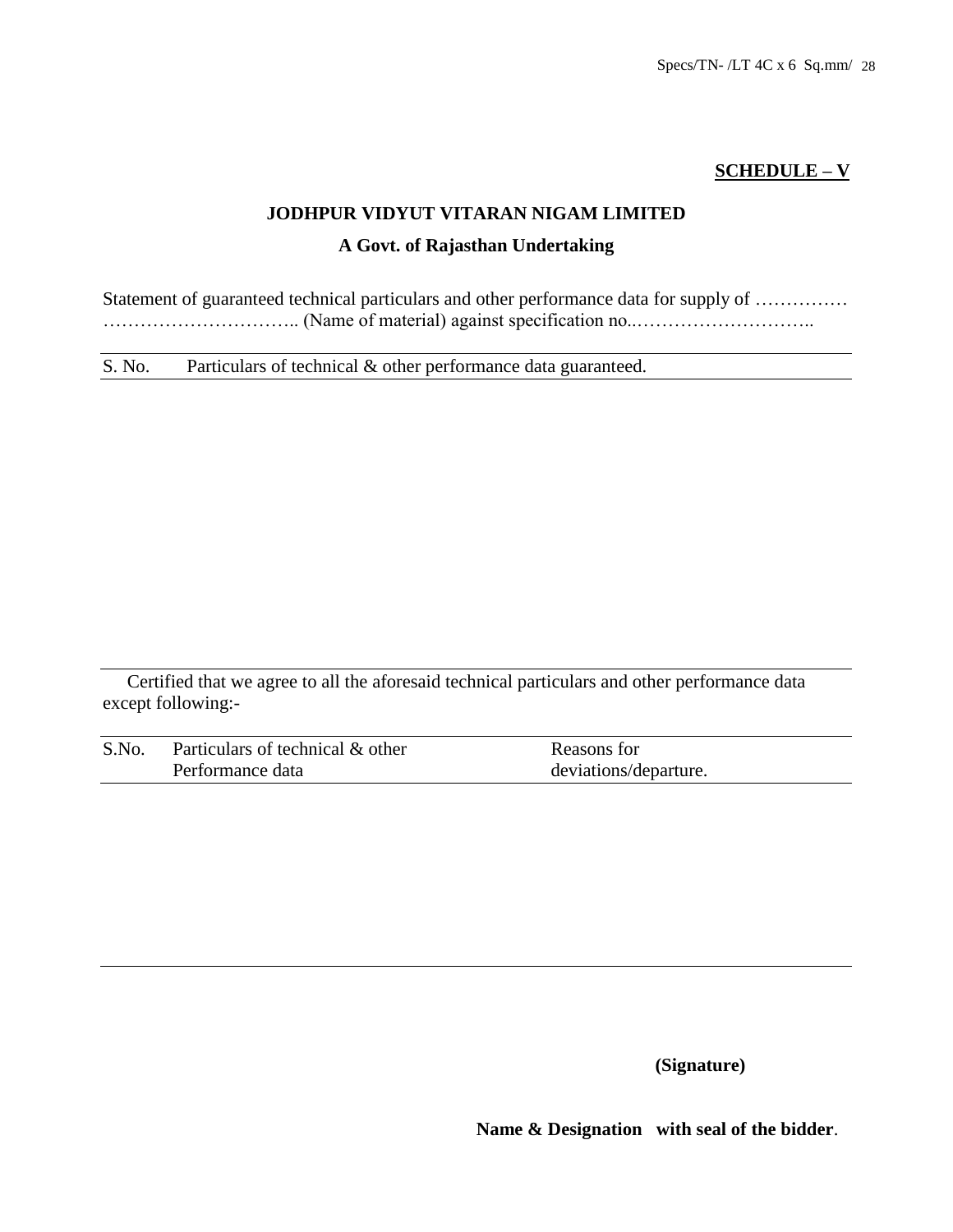# **SCHEDULE-V A**

# **GUARANTEED TECHNICAL AND OTHER PARTICULARS FOR THE SUPPLY OF FOUR CORE LT PVC ARMOURED CABLES AGAINST TN-1308**

| S.  | <b>Particulars</b>                    | Unit | 4 CORE PVC ARMOURED CABLES IN SQ.MM.                  |  |  |
|-----|---------------------------------------|------|-------------------------------------------------------|--|--|
| No. |                                       |      | <b>4CX6</b>                                           |  |  |
| 1.  | Manufacturer's name and works         |      |                                                       |  |  |
|     | address                               |      |                                                       |  |  |
| 2.  | Standard specification to which the   |      | IS:1554(Part-I):1988 with latest amendment            |  |  |
|     | material shall conform.               |      |                                                       |  |  |
| 3.  | <b>VOLTAGE GRADE</b>                  |      | 1100V                                                 |  |  |
| 4.  | NO. OF CORES                          |      | 4C                                                    |  |  |
| 5.  | <b>CONDUCTOR DETAILS:</b>             |      |                                                       |  |  |
|     | a) Nominal cross section area of :    |      |                                                       |  |  |
|     | i) Phase Conductor(sq.mm)             |      | 6                                                     |  |  |
|     | ii) Neutral Conductor (Sq.mm.)        |      | 6                                                     |  |  |
|     | b) No. and size of strands(in mm) of: |      |                                                       |  |  |
|     | i) Phase Conductor(sq.mm)             |      | <b>SOLID</b>                                          |  |  |
|     |                                       |      | As per IS-8130/1984 with latest amendment             |  |  |
|     | ii) Neutral Conductor (Sq.mm.)        |      | <b>SOLID</b>                                          |  |  |
|     |                                       |      | As per IS-8130/1984 with latest amendment             |  |  |
|     | c) SHAPE OF CONDUCTOR                 |      | To be furnished by the bidder                         |  |  |
|     | d) Whether compacted or non compacted |      | To be furnished by the bidder                         |  |  |
|     | e) Resistance                         |      |                                                       |  |  |
|     | i) Phase Conductor(Ohm/Km)            |      | 4.61                                                  |  |  |
|     | ii) Neutral Conductor (Ohm/Km)        |      | 4.61                                                  |  |  |
| 6.  | <b>INSULATION</b>                     |      |                                                       |  |  |
|     | I) Type                               |      | PVC Type-C As per IS:1554(Part-I):1988 with latest    |  |  |
|     |                                       |      | amendments                                            |  |  |
|     | ii) Colour                            |      | R, Y, B & neutral Black                               |  |  |
|     | iii) Thickness                        |      |                                                       |  |  |
|     | A) Phase Conductor(sq.mm)             |      | As per Table-2 of IS-1554 (Part-I):1988 with latest   |  |  |
|     | a) Nominal (mm)                       |      | amendments                                            |  |  |
|     | b) Minimum (mm)                       |      |                                                       |  |  |
|     | B) Neutral Conductor (Sq.mm.)         |      | As per Table-2 of IS-1554 (Part-I):1988 with latest   |  |  |
|     | a) Nominal (mm)                       |      | amendments                                            |  |  |
|     | b) Minimum (mm)                       |      |                                                       |  |  |
| 7.  | Inner Sheath:                         |      |                                                       |  |  |
|     | a) Material & Colour                  |      | To be furnished by bidder                             |  |  |
|     | b) Process of Application             |      | To be furnished by bidder                             |  |  |
|     | c) Minimum thickness of inner sheath  |      | As per Table - 4 of IS-1554 (Part-I):1988 with latest |  |  |
|     |                                       |      | amendments                                            |  |  |
| 8.  | Whether Binder Tape provided          |      | As per IS:1554(Part-I):1988 with latest amendments    |  |  |
|     |                                       |      |                                                       |  |  |
| 9.  | Armouring                             |      |                                                       |  |  |
|     | i) Material                           |      | Galvanized Steel Strips Galvanized Steel wires        |  |  |
|     |                                       |      | Confirming to IS:3975-1999                            |  |  |
|     | ii) Nominal Dimension of Armour       |      | As per Table - 5 of IS-1554 (Part-I):1988 with latest |  |  |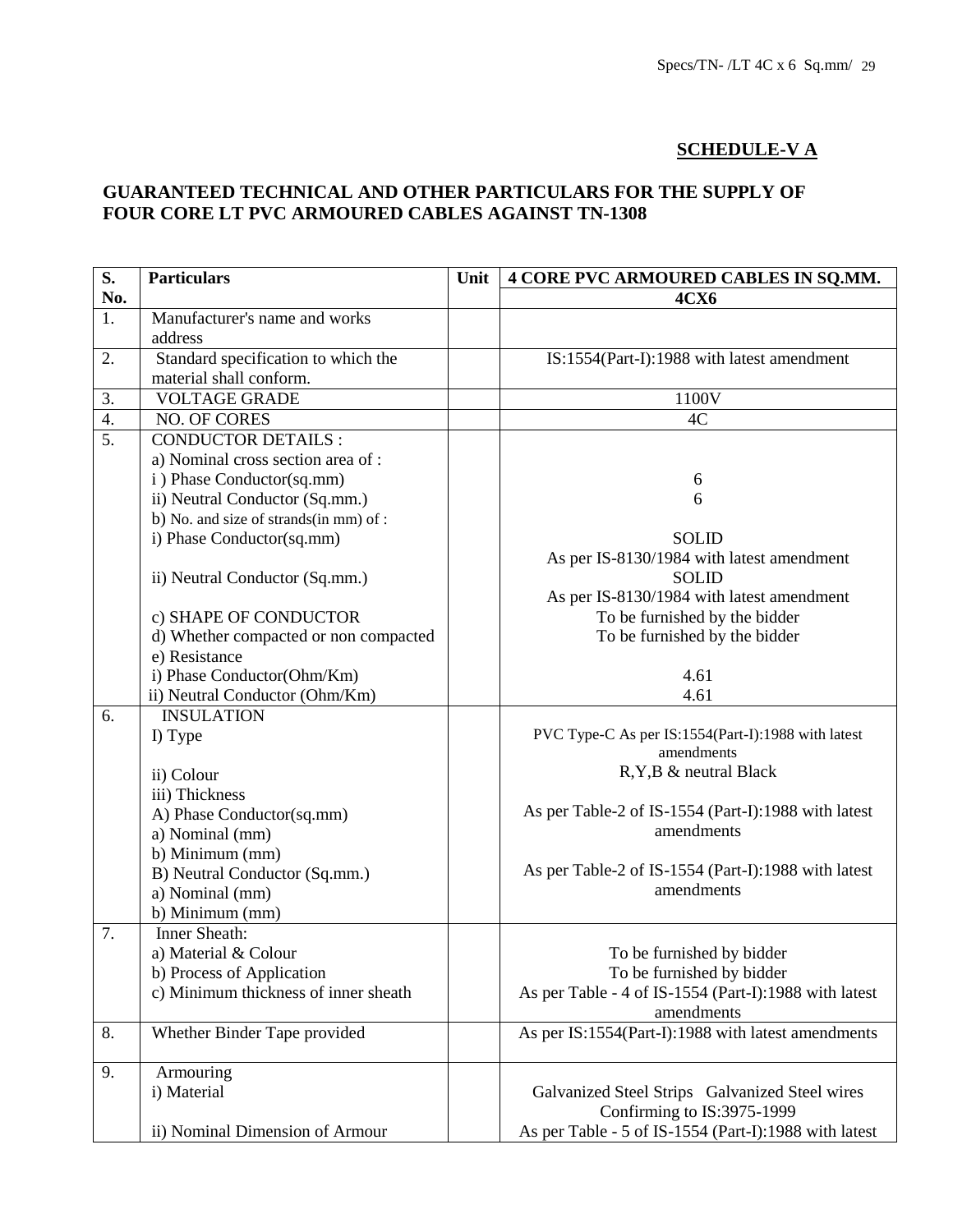|                   |                                           | amendments                                                  |
|-------------------|-------------------------------------------|-------------------------------------------------------------|
|                   | iii)Whether galvanized or not             | Yes, Galvanized                                             |
|                   | iv) Total number of Armour wire / strips  | Requisite numbers, to ensure coverage of not less than      |
|                   |                                           | 90%, as per Amendment No. 5 Clause No. 13.1.2 of            |
|                   |                                           | IS:1554(Part-I):1988 with latest amendments                 |
| 10.               | <b>Outer Sheath</b>                       |                                                             |
|                   | I) Material                               | Extruded PVC ST-2 type as IS 5831:1984 with latest          |
|                   |                                           | amendment                                                   |
|                   | ii) Thickness                             | As per Table - 7 of IS-1554 (Part-I):1988 with latest       |
|                   |                                           | amendments                                                  |
|                   | a) Nominal (mm)                           |                                                             |
|                   | b) Minimum (mm)                           |                                                             |
|                   | iii) Standard to which it conform         | As per IS:1554(Part-I):1988 with latest amendment           |
| 11.               | a) Type and size of filler used           | As per IS:1554(Part-I):1988 with latest amendment           |
|                   |                                           |                                                             |
|                   | b) MIN. WT.OF FILLER IN KG./KM.           | To be furnished by bidder                                   |
| 12.               | MAX.OVERALL DIAMETER OF THE               | To be furnished by bidder                                   |
|                   | CABLE IN MM.                              |                                                             |
| 13.               | Nature of Packing                         | Wooden drum                                                 |
| 14.               | <b>DRUM</b>                               |                                                             |
| $\overline{15}$ . | TARE WEIGHT OF DRUM                       | To be furnished by bidder                                   |
| 16.               | a) Minimum weight of Aluminium in         | 65                                                          |
|                   | Kg./Km. corresponding to nominal cross    |                                                             |
|                   | sectional area of conductor.(guaranteed)  |                                                             |
|                   | b) Total weight armouring Kg/Km.          | To be furnished by bidder[In line with $9(iv)$ as above]    |
|                   | c) Total weight of PVC contents Kg/Km     | To be furnished by bidder                                   |
|                   | (Inner / Outer Sheath / Filler)           |                                                             |
|                   | d) Total weight of PVC in Kg./Km.(Min.)   | To be furnished by bidder                                   |
|                   | e) Total weight of finished cable Kg/Km.  | To be furnished by bidder [Sum of above 16 (a to d) Kg./Km] |
| 17.               | Standard length of cable in meters & it's |                                                             |
|                   | Tolerance.                                |                                                             |
| 18.               | Whether material bears BIS certification  |                                                             |
|                   | mark                                      |                                                             |
| 19.               | BIS license no. & validity                | To be furnished by bidder                                   |
| $\overline{20}$ . | Embossing                                 | As per specification of TN-1308                             |
| 21.               | Any other particulars                     |                                                             |
|                   |                                           |                                                             |

 **(Signature)** 

# **Name & Designation with seal of the bidder**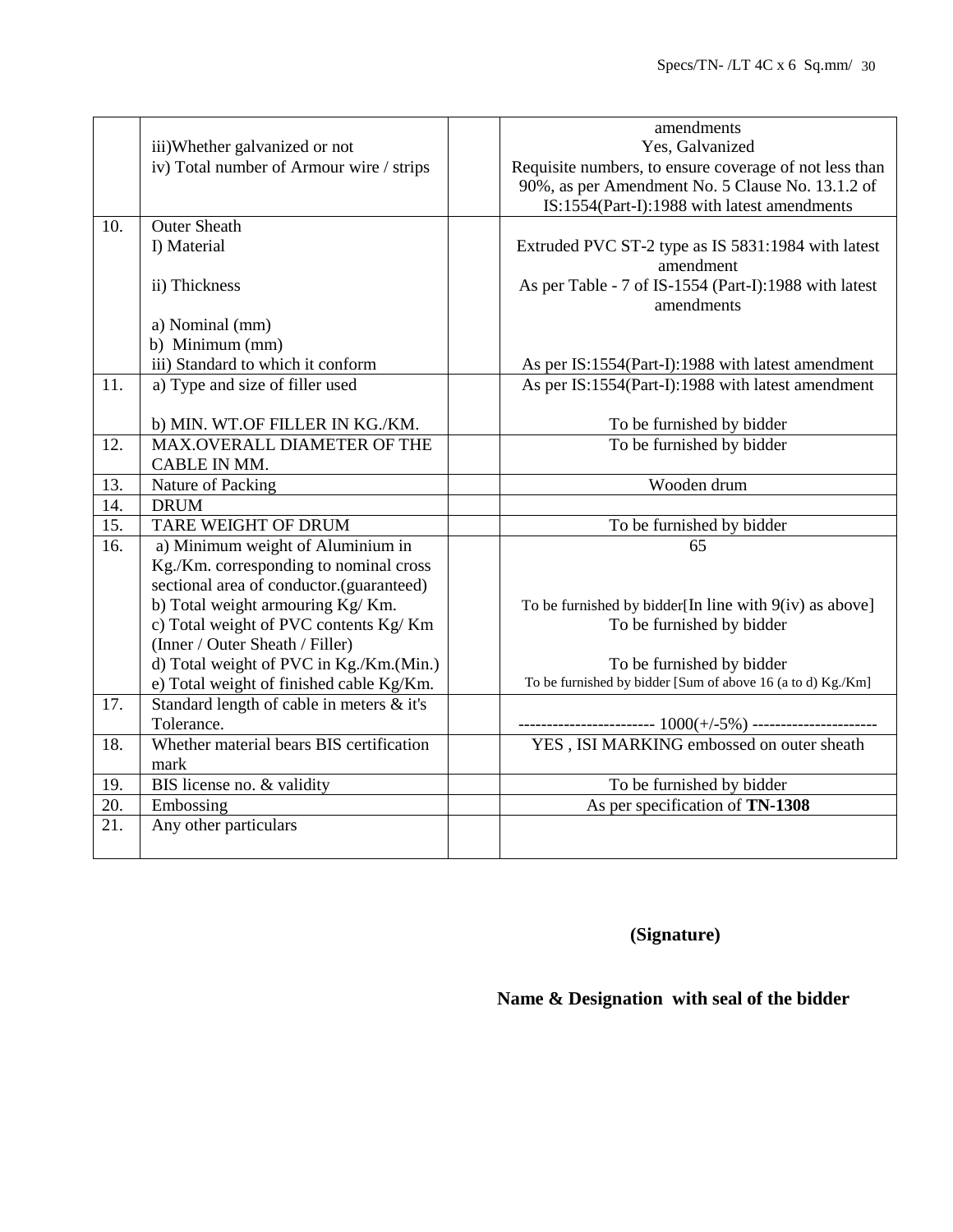|                                                                  |                                               | <b>SCHEDULE-VB</b>                          |  |  |  |
|------------------------------------------------------------------|-----------------------------------------------|---------------------------------------------|--|--|--|
| GUARANTEED TECHNICAL AND OTHER PARTICULARS OF DRUM FOR SUPPLY OF |                                               |                                             |  |  |  |
| FOUR CORE LT PVC INSULATED ARMOURED CABLES AGAINST TN-1308       |                                               |                                             |  |  |  |
| S.No.                                                            | <b>PARTICULARS</b>                            | LT PVC ARMOURED CABLES 4CX6 & 4Cx10Sq.mm    |  |  |  |
| A                                                                | <b>Drum Size</b><br>(in mm)                   |                                             |  |  |  |
| $\, {\bf B}$                                                     | Flange Diameter(d1) (mm)                      |                                             |  |  |  |
| $\mathsf{C}$                                                     | Barrel Diameter(d2) (mm)                      |                                             |  |  |  |
| ${\bf D}$                                                        | Centre hole Diameter(d3) (mm)                 |                                             |  |  |  |
| E                                                                | Overall width (L1) (mm)                       |                                             |  |  |  |
| $\overline{F}$                                                   | Traverse<br>(L2)<br>(mm)                      |                                             |  |  |  |
| $\mathbf G$                                                      | Thickness of Flange                           |                                             |  |  |  |
| $\boldsymbol{\mathrm{H}}$                                        | Barrel End (supporting disc or core segment)  |                                             |  |  |  |
| a)                                                               | Diameter<br>(mm)                              |                                             |  |  |  |
| b)                                                               | Thickness (mm)                                |                                             |  |  |  |
| $\bf I$                                                          | <b>Stretchers</b> (Core Carrier Planks)       |                                             |  |  |  |
| a)                                                               | Number (Min)                                  |                                             |  |  |  |
| b)                                                               | Thickness x width (mm)                        |                                             |  |  |  |
| $\mathbf{J}$                                                     | Barrel Battens thickness (Core Filler Planks) |                                             |  |  |  |
| $\bf K$                                                          | Barrel Middle Supports (Middle Core discs)    |                                             |  |  |  |
| L                                                                | Thickness of External Laggings.(mm)           |                                             |  |  |  |
|                                                                  | <b>DETAILS OF METAL COMPONENTS:</b>           |                                             |  |  |  |
| M                                                                | <b>Clamping Studs with Hexagonal Nuts</b>     |                                             |  |  |  |
| a)                                                               | <b>Numbers</b>                                |                                             |  |  |  |
| b)                                                               | Diameter (mm)                                 |                                             |  |  |  |
| $\mathbf N$                                                      | <b>Square or Round Washers</b>                |                                             |  |  |  |
| a)                                                               | <b>Numbers</b>                                |                                             |  |  |  |
| b)                                                               | Diameter (mm)                                 |                                             |  |  |  |
| $\mathbf{O}$                                                     | M.S. Bushes                                   |                                             |  |  |  |
| a)                                                               | <b>Numbers</b>                                |                                             |  |  |  |
| b)                                                               | Thickness of Sleeve (mm)                      | As per IS:10418/1982 with latest amendments |  |  |  |
| $\mathbf{c})$                                                    | Dimension of Sleeve (mm)                      |                                             |  |  |  |
| d)                                                               | Number of Bolts                               |                                             |  |  |  |
| e)                                                               | Diameter of Bolts                             |                                             |  |  |  |
| ${\bf P}$                                                        | M.S./ C.I. Centre Plate                       |                                             |  |  |  |
| a)                                                               | <b>Numbers</b>                                |                                             |  |  |  |
| b)                                                               | Dimensions of Square/                         |                                             |  |  |  |
|                                                                  | Triangular equal sides (mm)                   |                                             |  |  |  |
| $\mathbf{c})$                                                    | Centre Plate Bolts.                           |                                             |  |  |  |
| Q                                                                | <b>Numbers</b>                                |                                             |  |  |  |
| $\mathbf{i}$                                                     | Diameter of bolts (mm)                        |                                             |  |  |  |
| $\mathbf{ii}$                                                    | Centre Hole Diameter (mm)                     |                                             |  |  |  |

 **(Signature)**

 **Name & Designation with seal of the bidder.**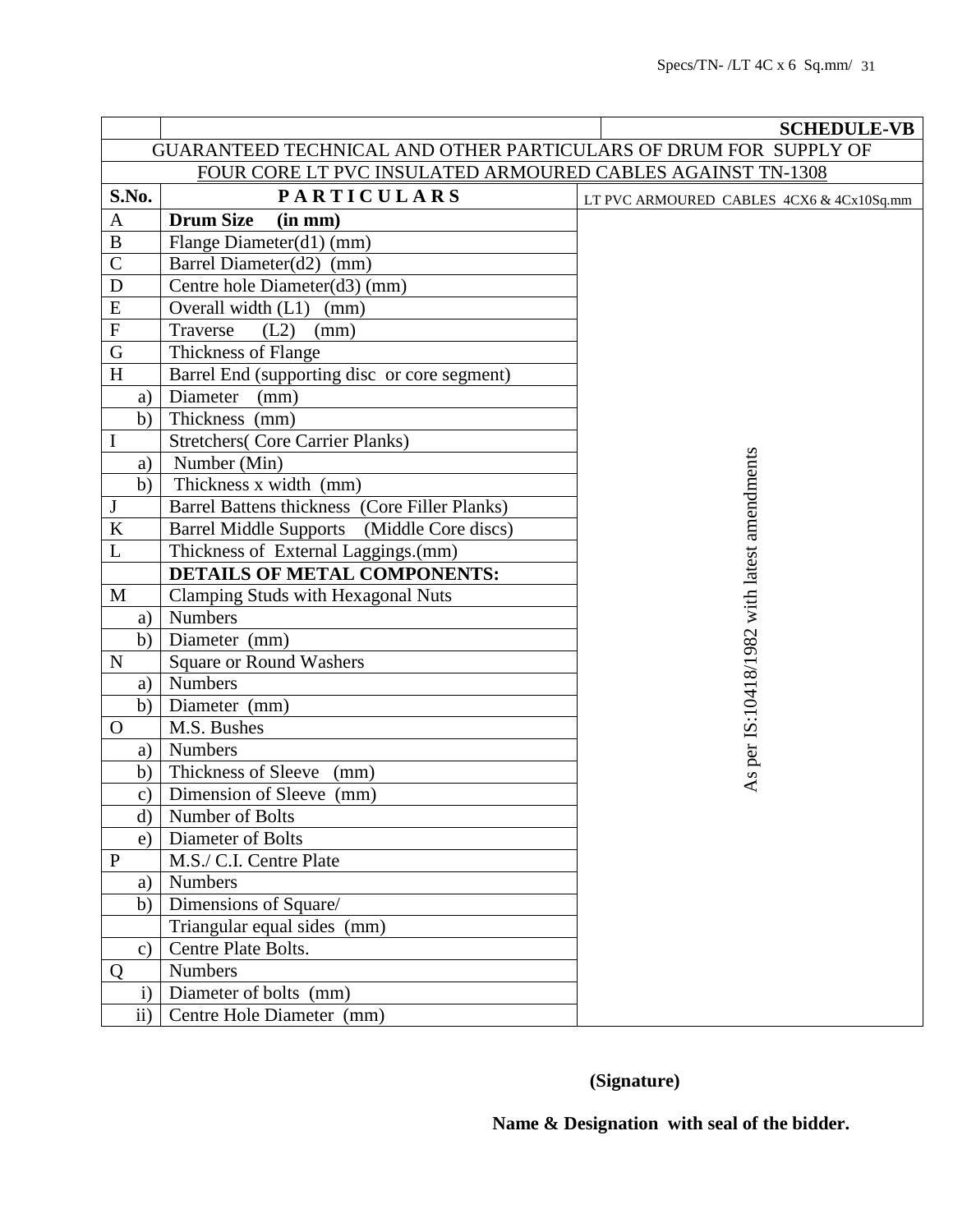# **SCHEDULE – VI (A)**

# **JODHPUR VIDYUT VITARAN NIGAM LIMITED**

# **A Govt. of Rajasthan Undertaking DEPARTURE/DEVIATION FROM TECHNICAL SPECIFICATION**

The bidder shall state under this schedule the departure from the Purchaser's specification in respect of technical is as under:-

S.No. Main Deviations from Technical Specification.

Certified that we agree to all the technical specification of the NIT except for the deviation to the extent indicated above.

> **(Signature) Name & Designation with seal of the bidder.**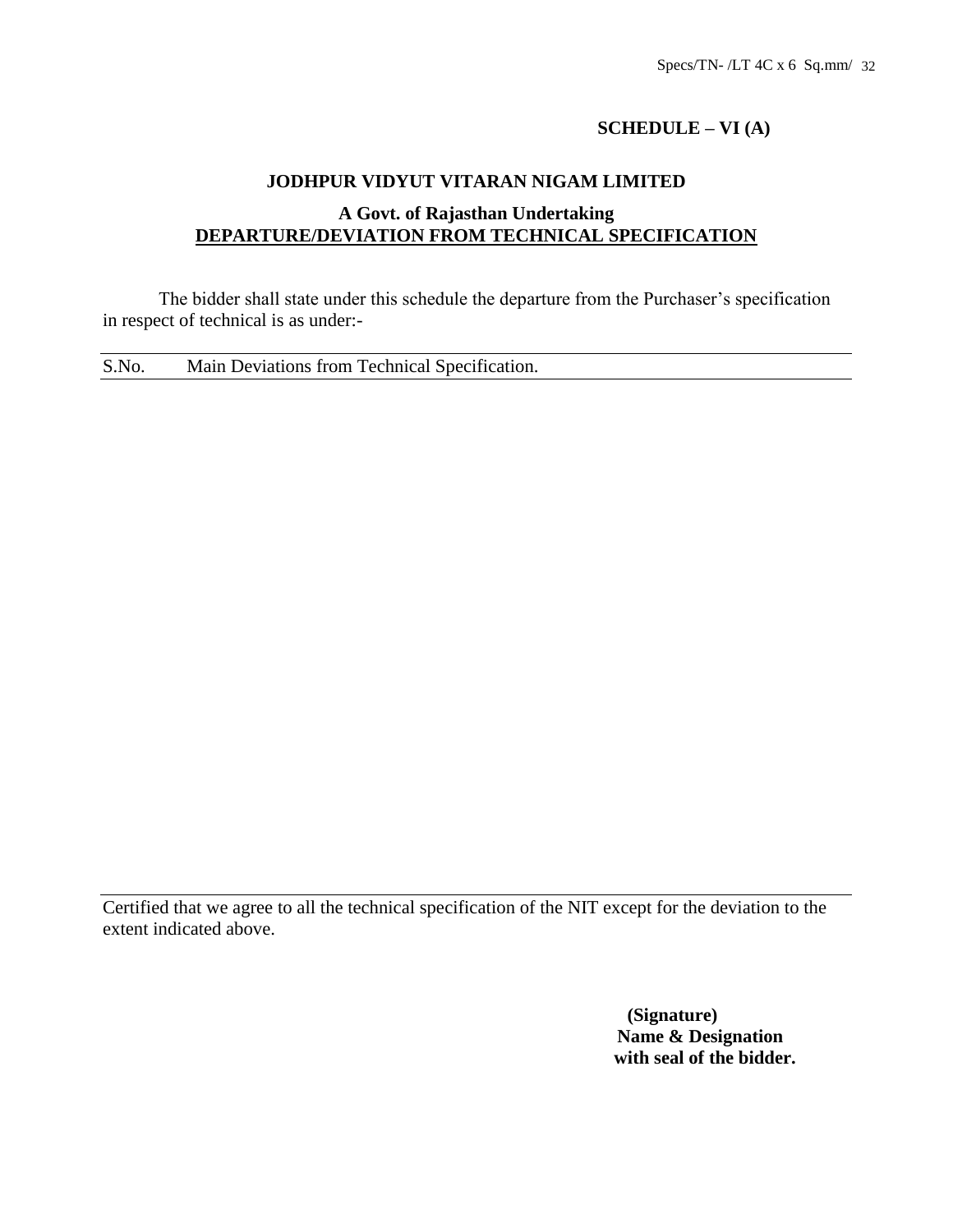# **SCHEDULE – VI (B)**

### **JODHPUR VIDYUT VITARAN NIGAM LIMITED**

# **A Govt. of Rajasthan Undertaking DEPARTURE FROM COMMERCIAL TERMS & CONDITIONS OF THE SPECIFICATION**

The bidder shall state under this schedule the departure from the Purchaser's specification in respect of Commercial terms & conditions:-

S.No. Main Deviations from Specification.

Certified that we agree to all the commercial terms & conditions as laid down in General Conditions of Contract to the specification except for the deviation to the extent indicated above.

# **(Signature)**

Name & Designation with seal of the bidder.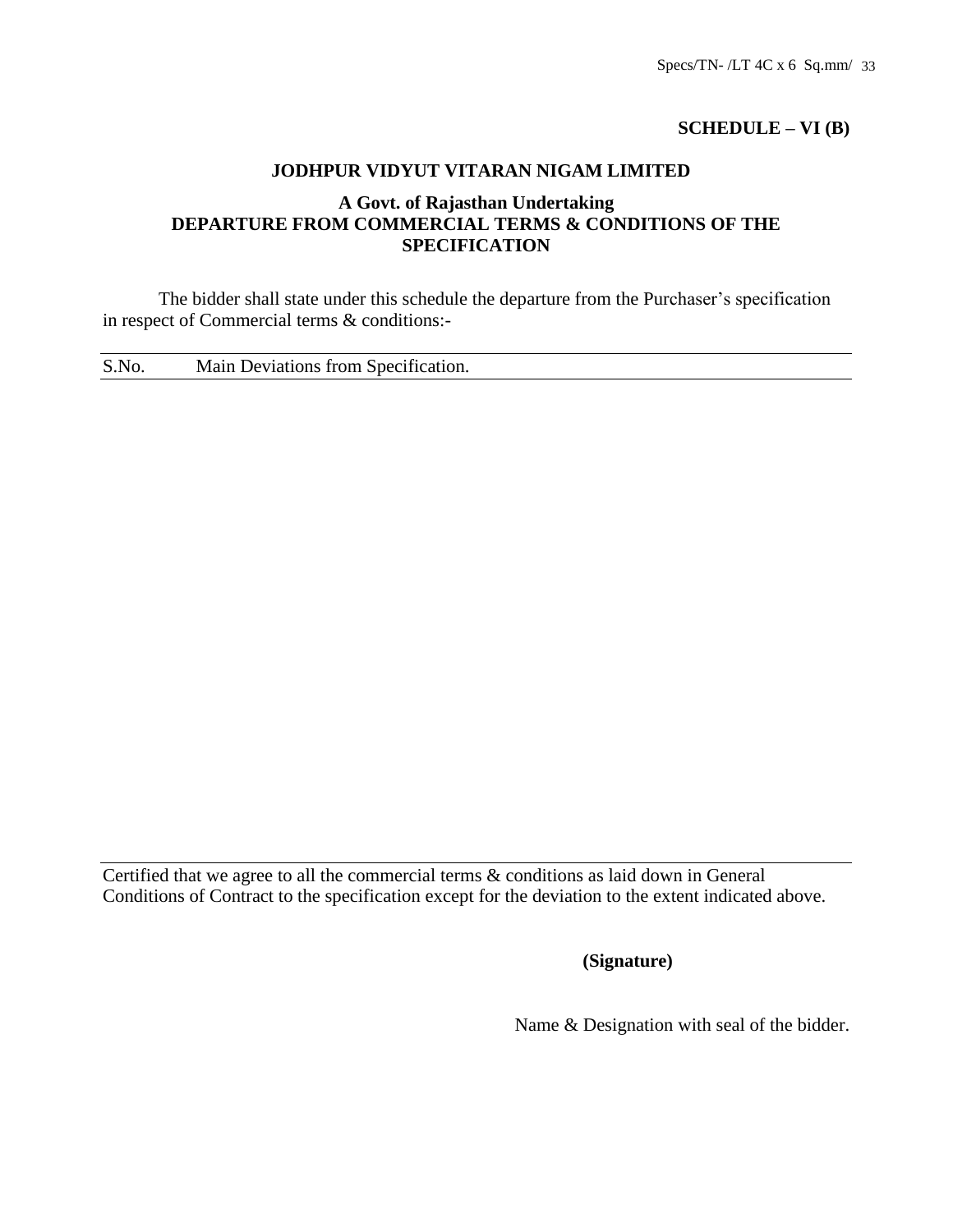# **SCHEDULE – VII**

### **JODHPUR VIDYUT VITARAN NIGAM LIMITED**

# **A Govt. of Rajasthan Undertaking LIST OF PAST SUPPLIES**

The bidder shall state under this schedule whether material and equipments, similar to those offered in the tender have been previously supplied by him. A list shall be given of such orders executed by him together with information regarding the names of purchasing organizations, quantities supplied and when the supplies were effected. This list should be in form given below:-

| S.No. Detailed particulars<br>of items supplied | Oty. | Order No.<br>& Date | Name & details<br>of purchasing<br>authority | Date of<br>Completion |
|-------------------------------------------------|------|---------------------|----------------------------------------------|-----------------------|
|                                                 |      |                     |                                              |                       |

| If executed partially<br>to be mentioned<br>(Quantity) | whether still<br>to be executed | Delivery<br>stipulated in<br>order | Remarks |  |
|--------------------------------------------------------|---------------------------------|------------------------------------|---------|--|
|                                                        |                                 |                                    |         |  |

**Note:** Separate schedules are to be furnished by the bidder for past supply to the JdVVNL, JODHPUR other State Electricity Boards and other Departments /Organizations.

# **(Signature)**

Name & Designation with seal of the bidder.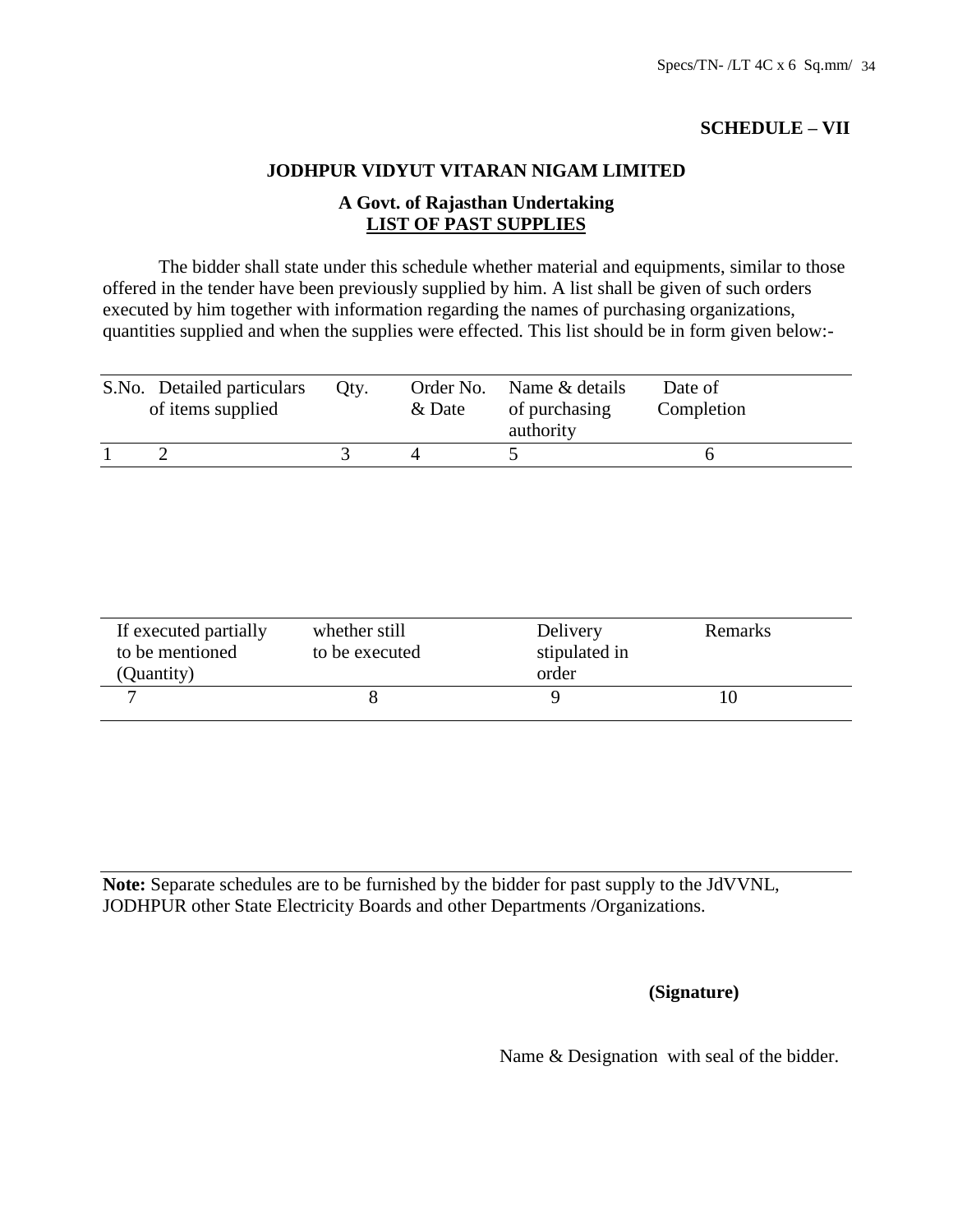# **SCHEDULE-VIIA**

### **TN-1308**

# **TO WHOMSOEVER IT MAY CONCERN**

This is to certify that M/s. \_\_\_\_\_\_\_\_\_\_\_\_\_\_\_\_\_\_\_\_\_\_\_\_\_\_\_\_\_\_\_\_\_\_\_\_ (Complete with address) have manufactured and supplied the goods / equipments / material during the following financial year(s) to the Electrical Utilities / Government Departments / Discoms/ SEBs as detailed out below:

| S.<br>N <sub>0</sub> | Financial<br>Detailed<br>Particulars<br>year in | Name and<br>particulars of | Order No.<br>& date     | Unit                                    | Ordered |              | Actual Supplied up<br>to |          | Remarks |    |
|----------------------|-------------------------------------------------|----------------------------|-------------------------|-----------------------------------------|---------|--------------|--------------------------|----------|---------|----|
|                      | which<br>material<br>supplied                   | of item $(s)$<br>supplied  | purchasing<br>authority | against<br>which<br>item(s)<br>supplied |         | Quantity     | Value<br>(Rs)            | Quantity |         |    |
|                      |                                                 |                            |                         |                                         | 6       | $\mathbf{r}$ | 8                        |          | 10      | 11 |
|                      |                                                 |                            |                         |                                         |         |              |                          |          |         |    |
|                      |                                                 |                            |                         |                                         |         |              |                          |          |         |    |
|                      |                                                 |                            |                         |                                         |         |              |                          |          |         |    |

| Signature,              | Signatu |
|-------------------------|---------|
| Name & Designation      | Name:   |
| With Seal of the Bidder | Addres  |
| Date                    |         |
| Place                   |         |

Signature of C.A. Address:

Membership No

The above particulars are true and correct based on explanations, records and books of accounts produced before us. Further the above certificate issued on the request of the company.

CA Firm (-------------------------------)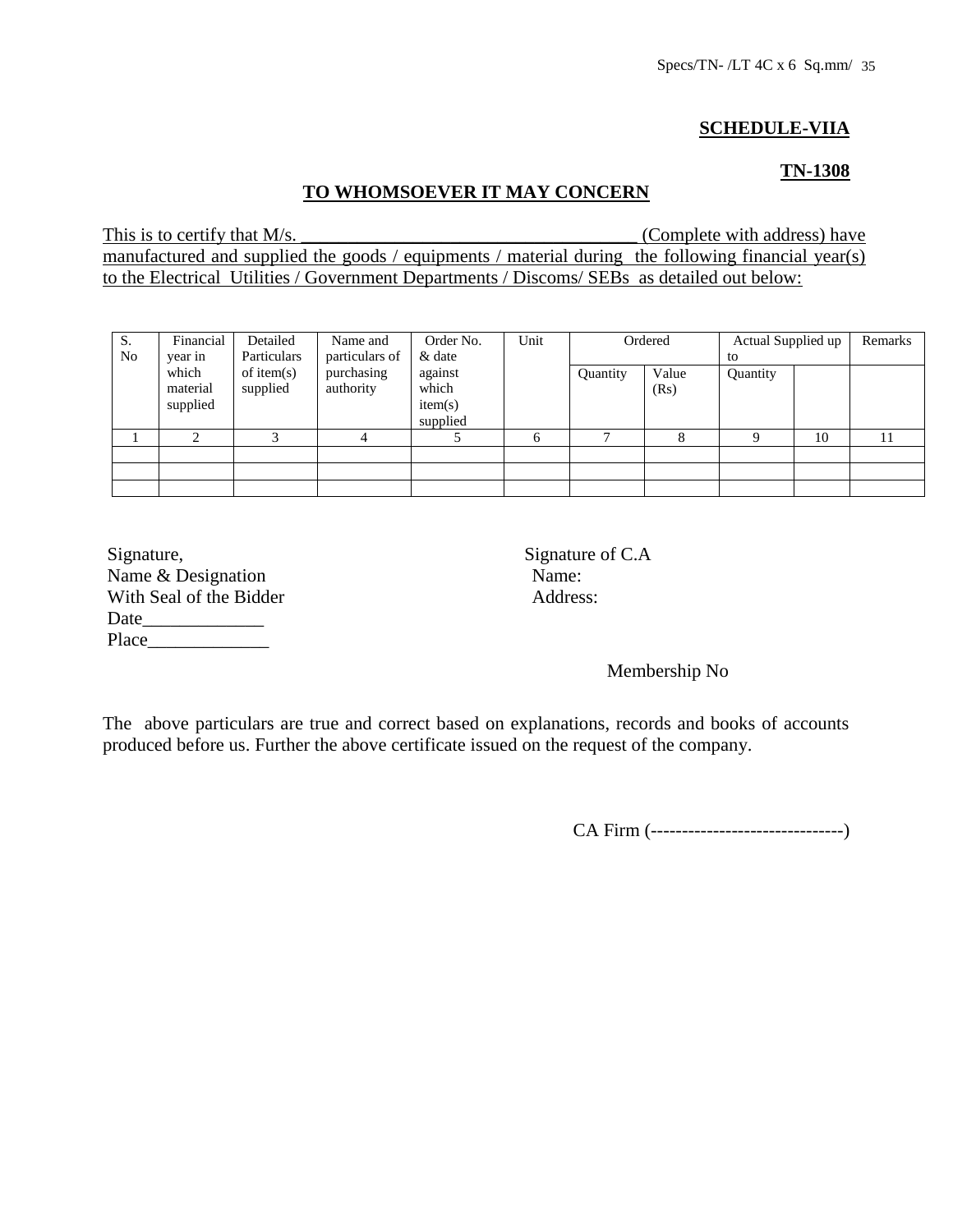# **SCHEDULE-VIII**

# **JODHPUR VIDYUT VITARAN NIGAM LIMITED**

### **DELIVERY SCHEDULE**

### **TN-1308**

# **PART – A**

The delivery Schedule of the material by the Purchaser Officer is as mentioned hereunder:-

| S.N<br>$\mathbf 0$ | <b>Particular Of Material</b> | <b>Commencement</b><br><b>Period</b> | Rate of<br><b>Supply per</b><br><b>Month</b> | <b>Period for</b><br><b>Completion of</b><br>delivery of Entire<br>material |
|--------------------|-------------------------------|--------------------------------------|----------------------------------------------|-----------------------------------------------------------------------------|
|                    | <b>LT PVC Insulated PVC</b>   | After 30 Days from                   | <b>Equal Monthly</b>                         | In Five Months                                                              |
|                    | <b>Sheathed FOUR Core</b>     | the date of receipt of               | <b>Installments</b>                          | thereafter at equal                                                         |
|                    | <b>Cable of size:</b>         | detailed Purchase                    |                                              | monthly rate                                                                |
|                    | (a) $4Cx6$ sq. mm.            | Order.                               |                                              |                                                                             |

**Note – In case ordered quantity is different than quoted quantity, then monthly delivery shall be adjusted proportionately. Bids in which monthly delivery schedule is not indicated, shall be ignored.**

# **PART - B**

In case bidder deviates from the delivery schedule mentioned by the purchaser in Part-A , then the delivery Schedule of the material by the bidder shall be indicated / mentioned as under:-

| S.No | <b>Particular of Material</b> | <b>Commencement</b><br><b>Period</b> | <b>Rate of</b><br><b>Supply per</b><br><b>Month</b> | <b>Period for</b><br><b>Completion of</b><br>delivery of Entire<br>material |
|------|-------------------------------|--------------------------------------|-----------------------------------------------------|-----------------------------------------------------------------------------|
|      |                               |                                      |                                                     |                                                                             |

**Note:** (i) During the commencement period, the process of model assembly and submission of B.O.M. for approval shall be got completed.

(ii) During the commencement period the contractual formalities shall be got completed.

### **Signature**

### **Name & Designation With Seal of the Bidder**